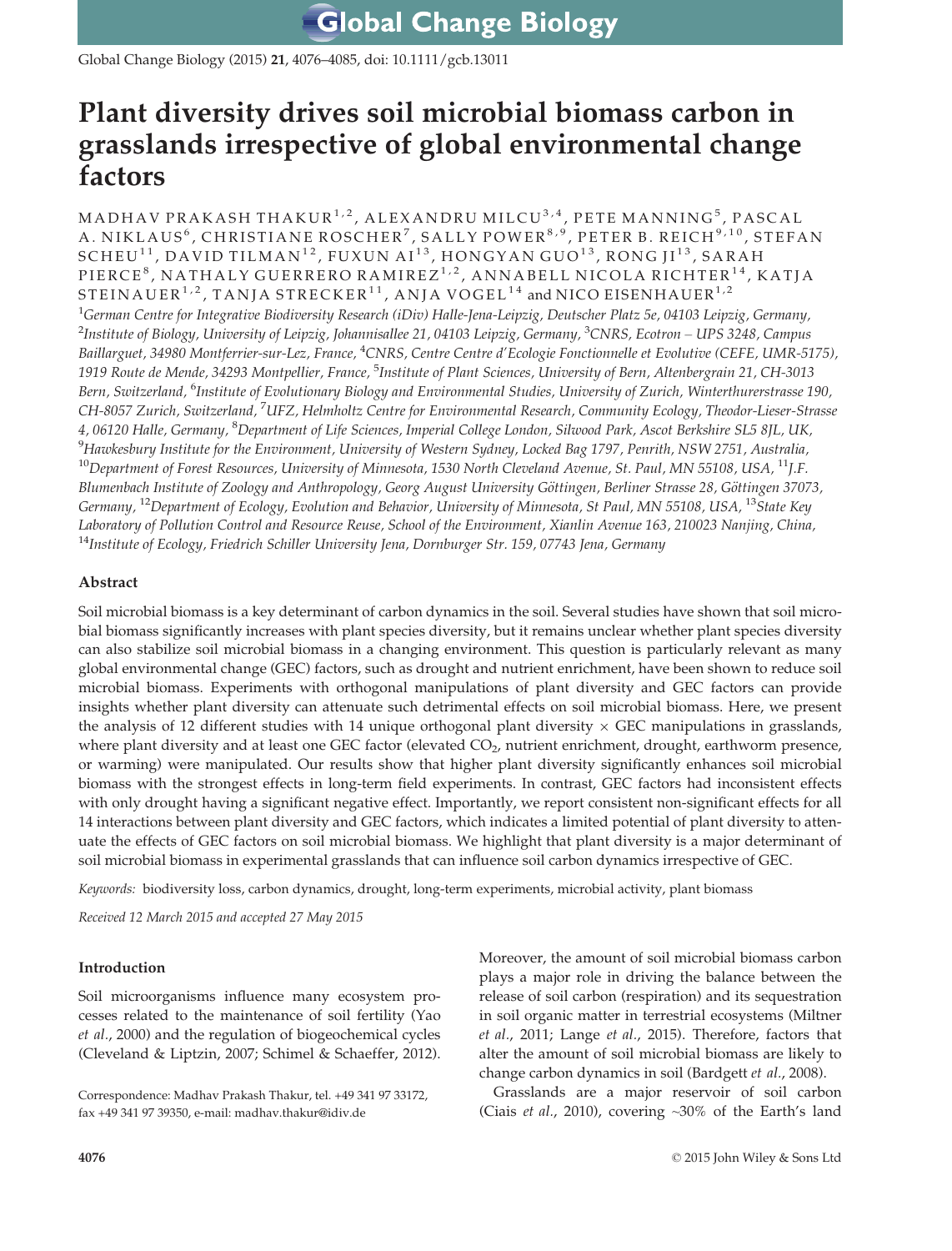surface and storing ~23% of the global terrestrial ecosystem carbon stock (Whittaker & Likens, 1975; Trumper et al., 2009), which makes them a crucial model system to study drivers of soil microbial biomass. Some recent studies in experimental grasslands highlighted that plant diversity increases soil microbial biomass via driving inputs of organic matter and regulation of soil moisture (Zak et al., 2003; Lange et al., 2015), as diverse communities are more productive and their denser canopies cause a reduced loss of soil water (Eisenhauer et al., 2013; Vogel et al., 2013). Further, these studies showed weaker responses of soil microbial biomass to global environmental change (GEC) factors, such as N addition and summer drought, than to variation in plant diversity (Eisenhauer et al., 2013; Vogel et al., 2013), which parallels the response of plant biomass to plant diversity and GEC factors (Tilman et al., 2012). Although high plant diversity may provide a more stable supply of resources for soil microorganisms (Milcu et al., 2010) and could therefore buffer the destabilizing effects of other GEC factors (Zhang et al., 2005; Treseder, 2008), the aforementioned case studies found limited support for this hypothesis (Eisenhauer et al., 2013; Vogel et al., 2013). Given that GEC factors are projected to intensify in their extent and magnitude over the next decades (Vitousek et al., 1997; Field et al., 2014) and that these factors also drive biodiversity loss, a comprehensive across-study analysis is needed to explore whether negative effects of plant diversity loss on microbial biomass are exacerbated by GEC factors.

Interactive effects between plant diversity and GEC factors on microbial biomass could be manifested via a wide range of mechanisms. For instance, high diversity plant communities can retain higher soil moisture than those with low diversity (Eisenhauer et al., 2013; Lange et al., 2014), which may dampen the detrimental effects of drought or warming on soil microbial biomass through reductions in soil water content (Serna-Chavez et al., 2013). Furthermore, the different soil microbial communities that are generated by a plant diversity gradient (Zak et al., 2003; Lange et al., 2014) may respond differently to GEC factors (Bloor & Bardgett, 2012). For instance, the autochthonous soil microbial communities that are associated with highly diverse plant communities may respond less to nutrient pulses, such as those caused by fertilization and the presence of earthworms, than the zymogenous microbial communities found with low plant diversity communities (Eisenhauer et al., 2010). Autochthonous microbial communities have higher carbon use efficiency, which implies lower soil respiration per unit of growth than zymogenous microbial communities

with lower carbon use efficiency (Manzoni et al., 2012). The establishment of these more efficient autochthonous soil microbial communities in experimental high diversity plant communities takes several years (Eisenhauer et al., 2010), which makes long-term studies indispensable in the quest to understand plant diversity effects on soil microorganisms (Eisenhauer et al., 2012).

Plant diversity may also amplify the effects of GEC factors on soil microbial biomass. For instance, the effects of elevated atmospheric  $CO<sub>2</sub>$  concentrations and N inputs on plant biomass production were reported to be stronger in diverse plant communities due to their higher resource use efficiency (Reich et al., 2001). As a consequence, this amplified plant biomass production can translate into greater organic matter inputs to the soil where plant diversity and elevated  $CO<sub>2</sub>$  or N levels can cascade to increased soil microbial biomass (Spehn et al., 2000; Zak et al., 2003).

Recent research has highlighted that the Earth system models used to project global carbon dynamics could be improved by incorporating information on soil microbial properties, including soil microbial biomass (Wieder et al., 2013). While there is evidence that GEC factors influence soil microbial biomass (Blankinship et al., 2011; Serna-Chavez et al., 2013), and these changes are being incorporated into the new generation of Earth system models (Hurrell et al., 2013), plant diversity and its interaction with GEC factors have rarely been implemented. This gap is largely due to a lack of generalization regarding these relationships, thus warranting a synthesis of studies where plant diversity has been orthogonally crossed with other GEC factors and soil microbial biomass has been measured. Accordingly, we analyzed the data from 12 different studies comprising both field and laboratory experiments with 14 unique plant diversity  $\times$  GEC factor manipulations in grassland with the aim of examining the consistency of main and interactive effects of plant diversity and GEC factors on soil microbial biomass in experimental grasslands.

#### Materials and methods

#### Database

We compiled published and unpublished data from experiments that orthogonally manipulated grassland plant diversity and at least one GEC factor. We were able to include the following GEC factors in our study: atmospheric  $CO<sub>2</sub>$ concentrations ( $n = 4$ ), nutrient enrichment ( $n = 3$ ), drought  $(n = 3)$ , earthworms  $(n = 3)$ , and warming  $(n = 1)$ . Warming was only used in calculating two-way interaction effects from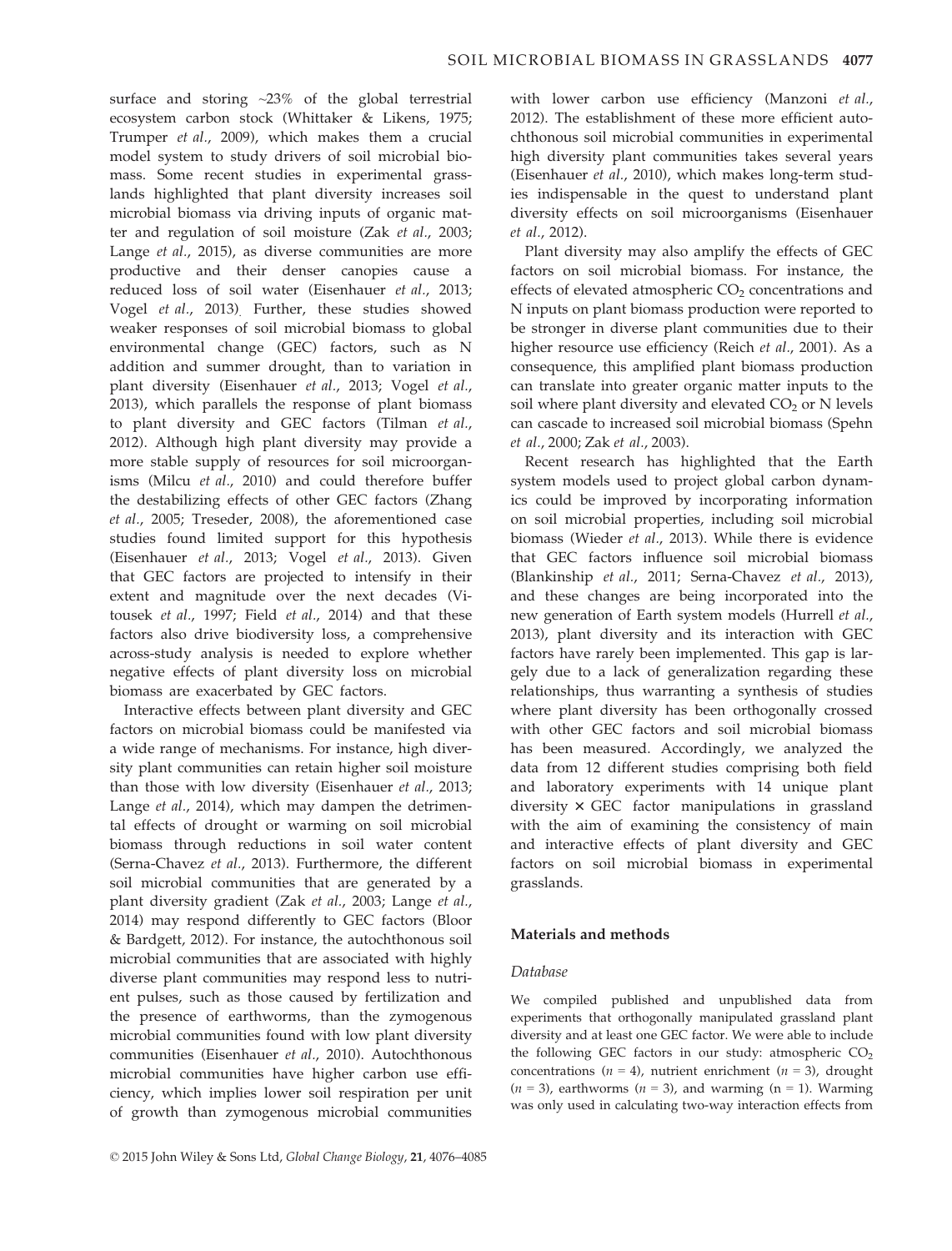the mixed models (details below). All these GEC factors are recognized to strongly affect ecosystem structure and functioning (Tylianakis et al., 2008). Earthworms were included in this analysis as they represent invasive ecosystem engineers in many ecosystems with the potential to alter ecosystem structure and function (Hendrix et al., 2008), and their loss is also an important component of land-use change as many agricultural management practices reduce earthworm densities, for example, mechanical soil disturbance (Edwards & Bohlen, 1996) and pesticide application (Pelosi et al., 2013).

All studies compiled measured soil microbial biomass carbon using an  $O<sub>2</sub>$  microcompensation apparatus (Scheu, 1992) (Appendix S1). In total, data from 12 different experiments with 14 unique plant diversity  $\times$  GEC manipulations were included in our analyses. Each study had at least three levels of plant species richness and two levels of GEC factor treatment. Among them, seven were field studies and five were experiments carried out in greenhouses or growth chambers (laboratory experiments). Soil sampled in all the studies were from the top layer of soil (5–10 cm deep), where microbial communities are most active due to high soil moisture (Griffiths et al., 2003). Details of all studies are provided in Table 1.

#### Effect size calculation

We calculated the natural log-response ratio as a metric of effect size for microbial biomass as  $log_{10}$  [( $C_{\text{mic}}/T_{\text{rrt}}$ /( $C_{\text{mic}}/C_{\text{on}}$ ], where  $(C_{\text{mic}})_{\text{Trt}}$  and  $(C_{\text{mic}})_{\text{Con}}$  are soil microbial biomass from treatment and control, respectively. For plant diversity effects on microbial biomass, three categories were differentiated: low, intermediate (inter), and high. This classification was performed to provide a conservative measure of the strength of plant diversity effects (Tilman et al., 2012) and to account for spatial differences in field vs. laboratory experiments. For instance, a laboratory experiment with 2 or 3 plant species per microcosm was considered equivalent to field experiments with 8 or 12 species per plot and accordingly used in the above classification scheme (see Table 1 for PSR levels used in different studies). This classification was validated by the determination of plant species richness in circular patches of 10 cm in diameter (to represent the diameter mostly used in microcosm laboratory experiments) in plots of the Jena Experiment (Roscher et al., 2004) with 8 and 16 plant species (eight replicates per plant diversity level). The median values of plant species per patch in 8 species plots were about five, whereas in 16-species plots, it was seven species (Figure S1), which is comparable to the intermediate and high diversity levels in microcosms, respectively. Please note that the implications of this study, however, are not affected by the classification procedure as even the most conservative contrast between intermediate and high plant diversity was significant in long-term field studies (Fig. 1).

The mean log-response ratios from different studies were calculated using random effect models [restricted maximum-likelihood estimator (REML)] with 10 000 bootstrapped 95% confidence intervals (bias-corrected estimates) based on the sample variances of log-response ratio using the metafor package (Viechtbauer, 2010) for R statistical software version 3.1.0 (R Development Core Team, 2014). Bootstrapping was carried out in the boot package (Canty & Ripley, 2014). Random effect models account for the variances within and between studies and are considered appropriate when different studies included in the meta-analysis differ from each other in terms of experimental design, location, or duration (Mengersen et al., 2013). The REML estimator was used due to its balance between unbiasedness and efficiency in getting maximum-likelihood estimates from random effect models, compared to other estimators (Viechtbauer, 2005).

Further, to account for the effects of time since establishment of the plant communities on the effect of plant diversity effects on microbial biomass, we used a mixed-effect model approach with experimental duration (expressed in years) as a covariate (commonly known as moderator in the meta-analysis literature) (Viechtbauer, 2010). In all random mixed-effect models, we used study type ('laboratory' or 'field') as a random factor to account for the bias for the differences in the duration of laboratory vs. field studies. Effect size estimates were weighted for each study based on the sum of the study variance and the estimate of random-effects variance (Viechtbauer, 2010) (Table S1).

#### Interaction effects

We quantified plant diversity and GEC factor interaction effects in two ways. First, we used a meta-analytic approach to quantify variation in the effect size of GEC factors at their ambient and treatment levels in three plant diversity contexts: low, inter, and high. That is, plant diversity (as a linear term with three levels) was used as a covariate to explain variations in effect size of GEC factors on soil microbial biomass. This analysis was performed in the metafor package, built for R statistical software version 3.1.0.

Second, we used linear mixed models to quantify two-way interaction terms and their statistical significance for each study separately. For studies with blocks (used to account for random effects; Table 1), linear mixed-effect models were used to estimate the interaction coefficients using lme4 package (Bates et al., 2013) for R statistical software version 3.02. We further estimated 95% confidence intervals for the interaction coefficients by applying the semiparametric bootstrapping method using bootmer function in lme4 (Bates et al., 2013).

#### Results

We found significant positive effects of plant diversity (high vs. low plant diversity and intermediate vs. low plant diversity) on soil microbial biomass (Fig. 1). In contrast, drought was the only GEC factor that had a significant negative effect on soil microbial biomass (Fig. 1). All other effects of GEC factors on soil microbial biomass were negative; however, their effect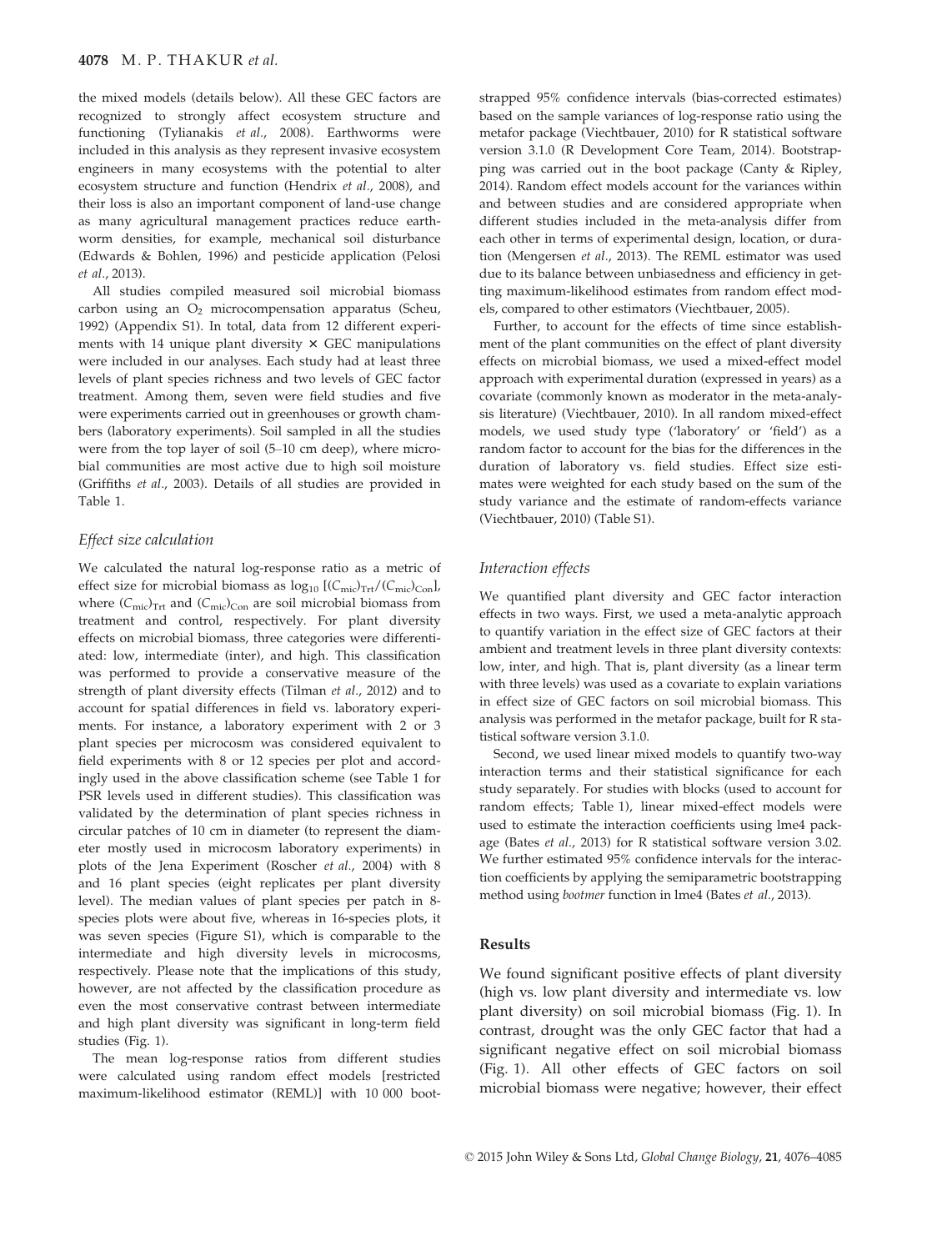| Study                    | Type of<br>experiment | Location                             | Levels of plant<br>diversity | <b>GEC</b><br>factors  | Levels of global<br>change agents                                                                                                                                          |
|--------------------------|-----------------------|--------------------------------------|------------------------------|------------------------|----------------------------------------------------------------------------------------------------------------------------------------------------------------------------|
| Eisenhauer et al. (2012) | Laboratory            | Minnesota, USA                       | 1, 2, and 4                  | Earthworm              | Presence and absence of<br>Lumbricus terrestris                                                                                                                            |
| Eisenhauer et al. (2013) | Field (B)             | BioCON Experiment,<br>Minnesota, USA | 1, 4, and 9                  | $CO2$ and<br>Nutrient  | $CO2$ concentration<br>(ambient and $+180$ ppm);<br>N concentration (ambient<br>and +4 g N m <sup>-2</sup> yr <sup>-1</sup> )                                              |
| Ai et al. Unpubl.        | Laboratory (B)        | Nanjing, China                       | 1, 2, and $3\dagger$         | CO <sub>2</sub>        | CO <sub>2</sub> concentration<br>(ambient and $+200$ ppm)                                                                                                                  |
| Milcu et al. (2006)      | Laboratory            | Darmstadt,<br>Germany                | $1,4$ , and $8$              | Earthworm              | Presence and absence of<br>two earthworm species<br>(Lumbricus terrestris and<br>Aporrectodea caliginosa)                                                                  |
| Milcu et al. (2011)      | Laboratory (B)        | Silwood Park,<br>Ascot, UK           | 1, 4, and 8                  | $CO2$ and<br>Earthworm | CO <sub>2</sub> concentration<br>$(ambient = 400 ppm and)$<br>$elevated = 600 ppm);$<br>earthworm (presence and<br>absence of Lumbricus<br>terrestris)                     |
| Niklaus et al. (2007)    | Field (B)             | Northwestern<br>Switzerland          | 5, 12, and 31                | CO <sub>2</sub>        | $CO2$ concentration<br>$(ambient = 356 ppm and)$<br>$elevated = 600 ppm)$                                                                                                  |
| Ramirez et al. Unpubl.   | Laboratory            | Jena, Germany                        | $1,2$ , and $4$              | Drought                | 50% reduction in water in<br>drought treatments<br>compared to controls                                                                                                    |
| Roscher et al. Unpubl.   | Field (B)             | Bad Lauchstädt,<br>Germany           | 1, 2, and 4                  | Nutrient               | Ambient and +NPK<br>fertilizer as 120: 52: 100<br>$(kg ha^{-1} yr^{-1})$<br>(N as $NO3-N/NH4-N$<br>equal proportions,<br>P as $P_2O_5-P$ , K as $K_2O-K$ )                 |
| Steinauer et al. (2015)  | Field (B)             | BAC Experiment,<br>Minnesota, USA    | 1, 4, and 16                 | Warming                | Temperature (ambient, +<br>1.5, and $+3$ °C)                                                                                                                               |
| Strecker et al. (2015)   | Field (B)             | Jena Experiment,<br>Jena, Germany    | 1, 8, and 16                 | Nutrient               | Ambient and +NPK<br>fertilizer as $100:43.6:$<br>83 (kg ha <sup>-1</sup> yr <sup>-1</sup> )<br>(N as $NO3-N/NH4-N$ equal<br>proportions, P as $P_2O_5-P$ , K as<br>$K2O-K$ |
| Thakur et al. Unpubl.*   | Field (B)             | DIRECT, Silwood Park,<br>UK          | 1, 2, and $3\dagger$         | Drought                | Rainfall manipulation<br>(ambient vs. $-30\%$ in summer)                                                                                                                   |
| Vogel et al. (2012)      | Field (B)             | Jena Experiment,<br>Jena, Germany    | 1, 8, and 16                 | Drought                | Ambient rainfall and drought<br>manipulation using roof<br>$(-53.7$ mm rainfall)                                                                                           |

Table 1 List of studies that were used for the analyses with details on the experimental setup. All these studies simultaneously manipulated plant diversity and at least one GEC factor. Full references of the published studies are provided in Appendix S2

B, block design.

\*Experimental design details are provided in Fry et al. (2013). †Functional diversity.

size was not significantly different from zero (95% CI overlapping with zero; Fig. 1). Plant diversity did not explain the variations in effect size of any GEC factor on soil microbial biomass (Fig. 2). These results were

supported by insignificant interaction effects among all 14 two-way interactions tested between plant diversity and GEC factors (Table 2). Further, few GEC factors showed a significant effect on microbial biomass (three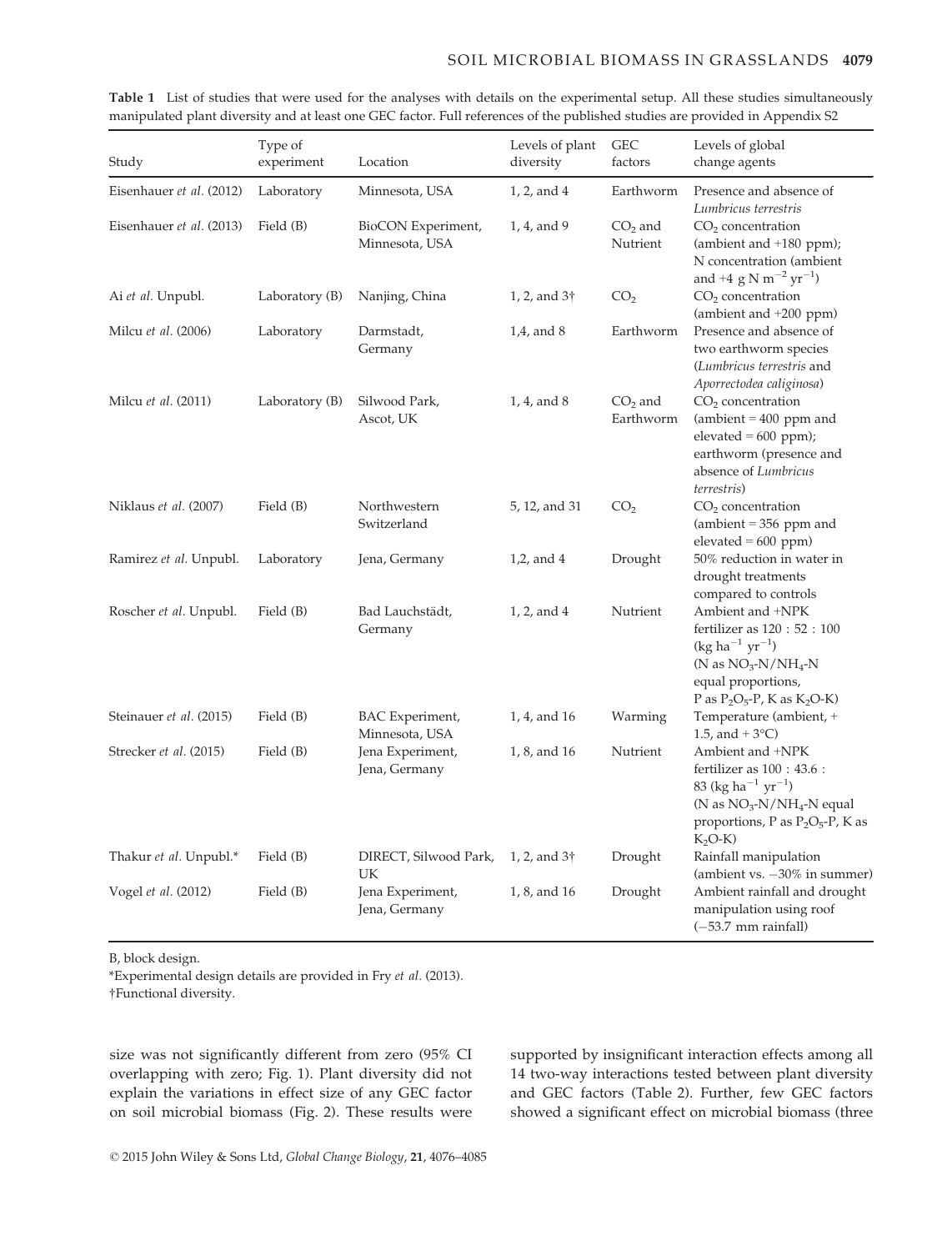

Fig. 1 Effect sizes (mean log-response ratio) of plant diversity and GEC factors on soil microbial biomass with bootstrapped 95% confidence intervals (CI). Effect sizes are significant only when confidence intervals do not overlap with zero. The values inside the brackets next to effect size values are low (2.5%) and high (97.5%) confidence intervals. The details of effect size and confidence intervals of GEC factors are provided in Table S3.

in total), all of them causing a decline, compared to consistently stronger and positive (except one negative out of five significant effects) effects of plant diversity, when studies were analyzed separately (Table S2).

We found plant diversity effects on soil microbial biomass were most pronounced in long-term field studies (Fig. 3). Plant diversity effects were greater in high vs. low and inter vs. low contrasts as compared to high vs. intermediate plant diversity contrasts. Large variability in effect sizes (grater size of confidence intervals) was common in short-term laboratory studies (Fig. 3). Further, when time since establishment of plant communities was used as a covariate, we found that it explained a significant fraction of the variance in effect size and was positively correlated with the effect size for high vs. low plant diversity comparisons  $(slope = 0.07, 2.5\% \text{ CI} = 0.06, 97.5\% \text{ CI} = 0.08)$ . We found similar results for the variations in effect sizes of inter vs. low plant diversity (slope = 0.04, 2.5%  $CI = 0.03$ , 97.5%  $CI = 0.05$ ) and high vs. intermediate plant diversity (slope =  $0.02$ ,  $2.5\%$  CI =  $0.01$ ,  $97.5\%$  $CI = 0.03$  (Fig. 4).



Fig. 2 Effects of GEC factors on microbial biomass at three levels of plant diversity (Effect sizes are reported as backtransformed logresponse ratio). The statistics shown in the figure are calculated using plant diversity as a covariate to explain variations in effect sizes of the GEC factors shown in the figure.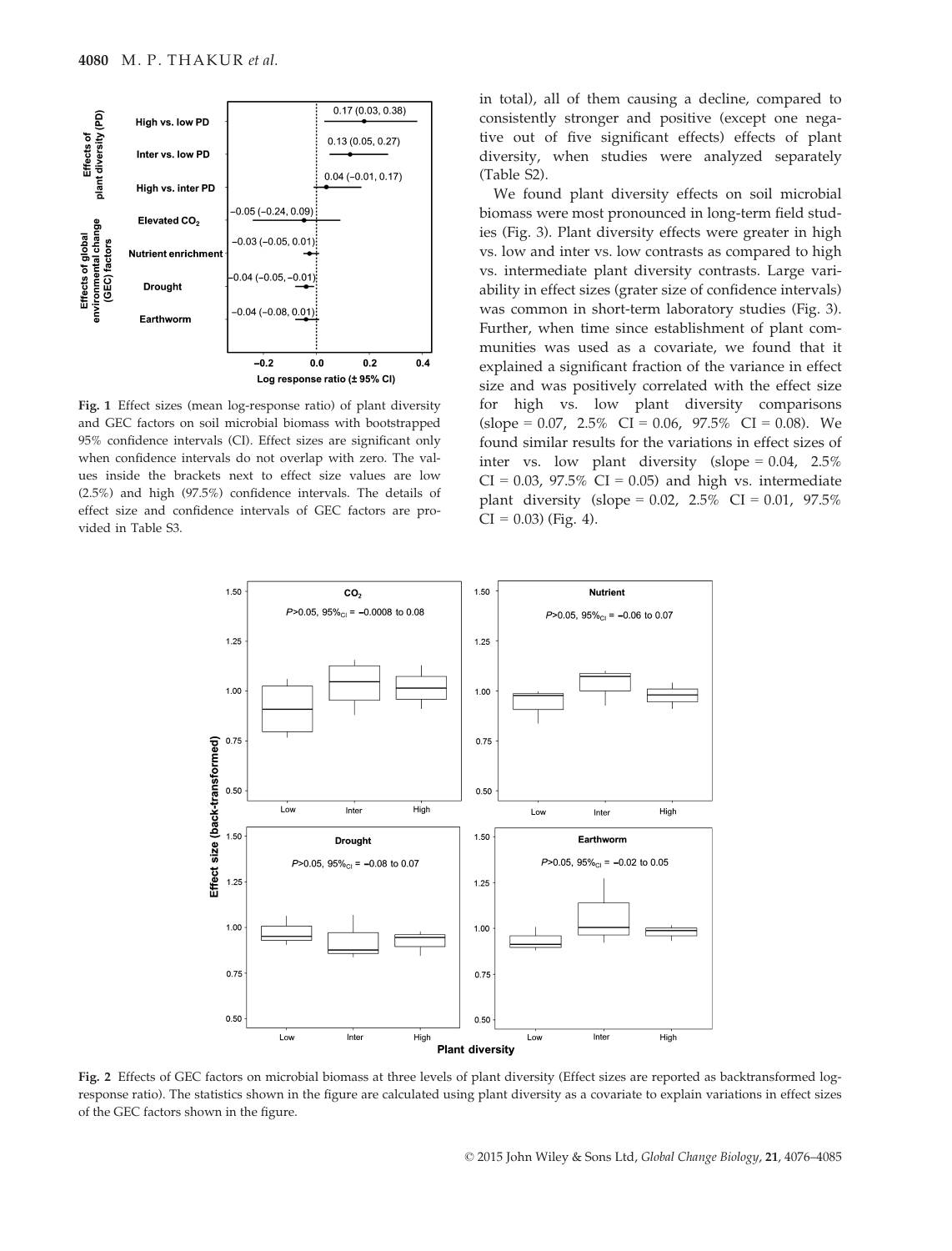| Study                      | Interaction terms                                     | Slope     | Low CI $(2.5\%)$ | High CI (97.5%) | $P$ -value |
|----------------------------|-------------------------------------------------------|-----------|------------------|-----------------|------------|
| Eisenhauer et al. (2012)   | Plant diversity $\times$ Earthworm                    | $-0.0398$ | $-0.1318$        | 0.0834          | 0.49       |
| Eisenhauer et al. (2013)   | Plant diversity $\times$ CO <sub>2</sub>              | 0.0270    | $-0.0142$        | 0.0695          | 0.19       |
| Eisenhauer et al. (2013)   | Plant diversity $\times$ Nutrient                     | $-0.0030$ | $-0.0450$        | 0.0390          | 0.88       |
| Ai et al. Unpubl.          | Plant diversity (functional) $\times$ CO <sub>2</sub> | 0.0889    | $-0.0432$        | 0.2226          | 0.18       |
| Milcu et al. (2006)        | Plant diversity $\times$ Earthworm                    | 0.0029    | $-0.0122$        | 0.0191          | 0.39       |
| Milcu <i>et al.</i> (2011) | Plant diversity $\times$ Earthworm                    | $-0.0050$ | $-0.0239$        | 0.0135          | 0.56       |
| Milcu et al. (2011)        | Plant diversity $\times$ CO <sub>2</sub>              | 0.0060    | $-0.0121$        | 0.0256          | 0.54       |
| Niklaus et al. (2003)      | Plant diversity $\times$ CO <sub>2</sub>              | $-0.0145$ | $-0.0658$        | 0.0388          | 0.53       |
| Ramirez et al. Unpubl.     | Plant diversity $\times$ Drought                      | 0.0769    | $-0.0829$        | 0.2598          | 0.36       |
| Roscher et al. Unpubl.     | Plant diversity $\times$ Nutrient                     | $-0.0017$ | $-0.0511$        | 0.0492          | 0.97       |
| Steinauer et al. (2015)    | Plant diversity $\times$ Warming                      | 0.0006    | $-0.0124$        | 0.0136          | 0.68       |
| Strecker et al. (2015)     | Plant diversity $\times$ Nutrient                     | 0.0075    | $-0.0052$        | 0.0211          | 0.23       |
| Thakur et al. Unpubl.      | Plant diversity (functional) $\times$ Drought         | $-0.0210$ | $-0.1704$        | 0.1317          | 0.77       |
| Vogel et al. (2013)        | Plant diversity $\times$ Drought                      | 0.0001    | $-0.0105$        | 0.0116          | 0.95       |

Table 2 Bootstrapped coefficient of interaction terms from the linear mixed models for interactions between plant diversity and GEC factors on microbial biomass (log-transformed). Confidence intervals (CI) are 95% percentile bootstrapped. Slopes and their significance for the main effects (plant diversity and GEC factors) from the mixed-effect models are provided in Table S1



Fig. 3 Effect size (log-response ratio) of plant diversity effects on soil microbial biomass with 95% confidence intervals for 12 studies categorized as field and laboratory experiments. Studies are ordered in terms of their study duration from longer to shorter (given in years). The overall effect size in red color resembles the one provided in figure 1 for plant diversity effects. The details of effect size and confidence intervals are available in Table S4.

#### Discussion

Our results provide the first quantitative across-study evidence for strong plant diversity effects on soil microbial biomass in long-term field experiments, but also shows that plant diversity has a limited capacity to attenuate the effects of other GEC factors. Notably, we did not detect a single significant interaction effect between plant diversity and other GEC factors on soil microbial biomass (Fig. 2, Table 2), indicating that long-term plant diversity effects are strong but invari-

ant across global change contexts. Further, we observed a greater positive effect size of plant diversity effects on soil microbial biomass than effects of elevated atmospheric CO<sub>2</sub> concentrations, nutrient enrichment, drought, and earthworms from grassland experiments with orthogonal manipulations of plant diversity and GEC factors (Fig. 1).

The strong and positive plant diversity effects on soil microbial biomass could be due to several non-mutually exclusive mechanisms. First, a study comparing the sizes of the effects of various GEC factors on net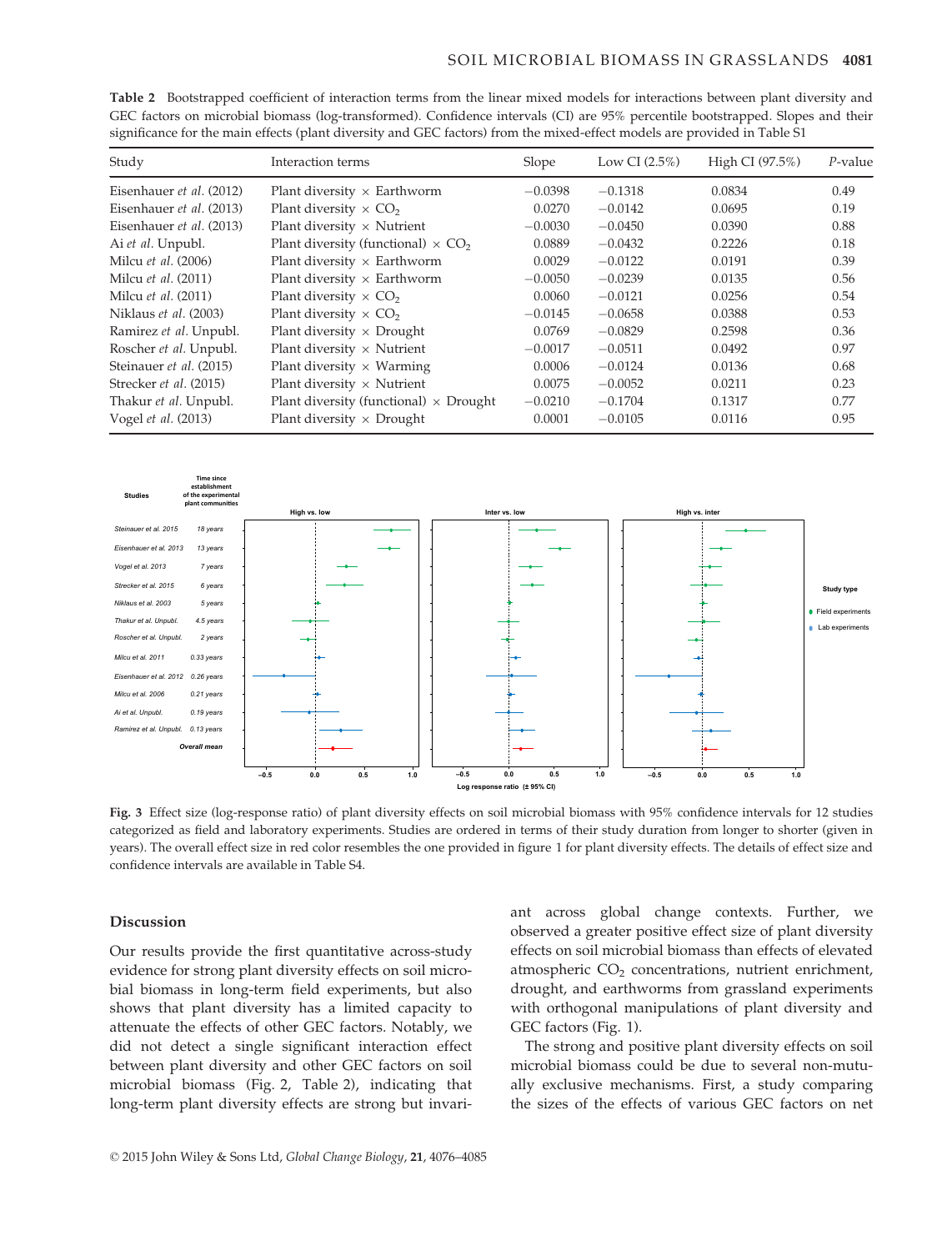

Fig. 4 Relation between the time since establishment of the plant community and the effect sizes of plant diversity on soil microbial biomass (back-transformed by taking exponentials of log-response ratio) from 12 studies. The dashed lines are  $\pm$  95% confidence intervals. The thick red line indicates an effect size of 1, that is, neutral plant diversity effect on soil microbial biomass. The size of the circles indicates the approximate weight of the study from the mixed-effect model. Exact weights for each studies are provided in Table S1.

primary productivity found that experimental manipulations of plant biodiversity had as great or greater an impact on net primary productivity as nitrogen addition and had greater effect sizes than elevated  $CO<sub>2</sub>$ , fire, herbivory, and drought or water addition (Tilman et al., 2012). As microbial biomass should increase with plant productivity within a given region (Zak et al., 2003), the greater effect size of plant species diversity on plant productivity could contribute to the responses of microbial biomass that we observed. To test this hypothesis, we explored whether the positive relation between aboveground productivity and soil microbial biomass holds true in studies with a stronger plant diversity effect on soil microbial biomass (Fig. 3). Indeed, we found a positive association between aboveground productivity and microbial biomass with negligible effects of GEC factors modifying this relationship (Fig. S2).

Second, microbial biomass could be regulated via direct relationships between plant roots and microbial growth (Grayston & Wang, 1998; Bever et al., 2012), along with indirect effects of plant diversity on soil microhabitat conditions, such as soil temperature (Spehn et al., 2000) or moisture (Eisenhauer et al., 2013). Diverse plant communities have been shown to fuel microbial growth in soil more than low diversity plant communities (Hooper et al., 2000; Stephan et al., 2000), and this may be due to higher amounts of rhizodeposits (Knops et al., 2002; Lange et al., 2015). Moreover, diverse plant communities are expected to have higher phylogenetic and root trait diversity, and this may in turn result in the exudation of a more diverse range of organic compounds into their rhizosphere, which can sustain higher microbial biomass (Hooper et al., 2000). Positive plant diversity effects could also be mediated via changes in soil physio-chemical factors particularly via soil moisture – a key abiotic factor regulating soil microbial biomass (Wardle, 1992) – that has been shown to positively correlate with high plant diversity in the topsoil (Eisenhauer et al., 2013; Lange et al., 2014).

Global environmental change factors can affect soil microbial biomass by altering resource availability in the soil. For instance, a meta-analysis showed that N enrichment decreased soil microbial biomass across ecosystems by inhibiting microbial growth and activity, mostly by reducing fungal biomass (Treseder, 2008). Another recent meta-analysis also found that N enrichment detrimentally affects soil microbial biomass due to a net decline in carbon acquisition by plant roots at high nitrogen availability, which in turn reduces carbon availability for soil microorganisms (Janssens et al., 2010). Our study also showed an overall negative effect (although not significant) of nutrient enrichment on soil microbial biomass; thus, our results are in line with Treseder (2008) and Janssens et al. (2010). However, as our study focused on orthogonal manipulations of plant diversity and GEC drivers, we had lower replication than these other studies.

Studies in North American grasslands reported that elevated  $CO<sub>2</sub>$  and N enrichment only marginally increased plant biomass production when compared to the effect size of plant species richness (Reich et al., 2001), with limited potential to have any cascading effect on soil microbial biomass (Eisenhauer et al., 2013). We speculate that weak GEC effects on soil microbial biomass might have been possibly due to relatively minor alterations of carbon availability in the soil by GEC factors in our analysis. This could also be true for the varying strength of plant diversity effects on microbial biomass in the studies considered; that is, plant diversity effects on soil microbial biomass were only significant in cases where plant diversity also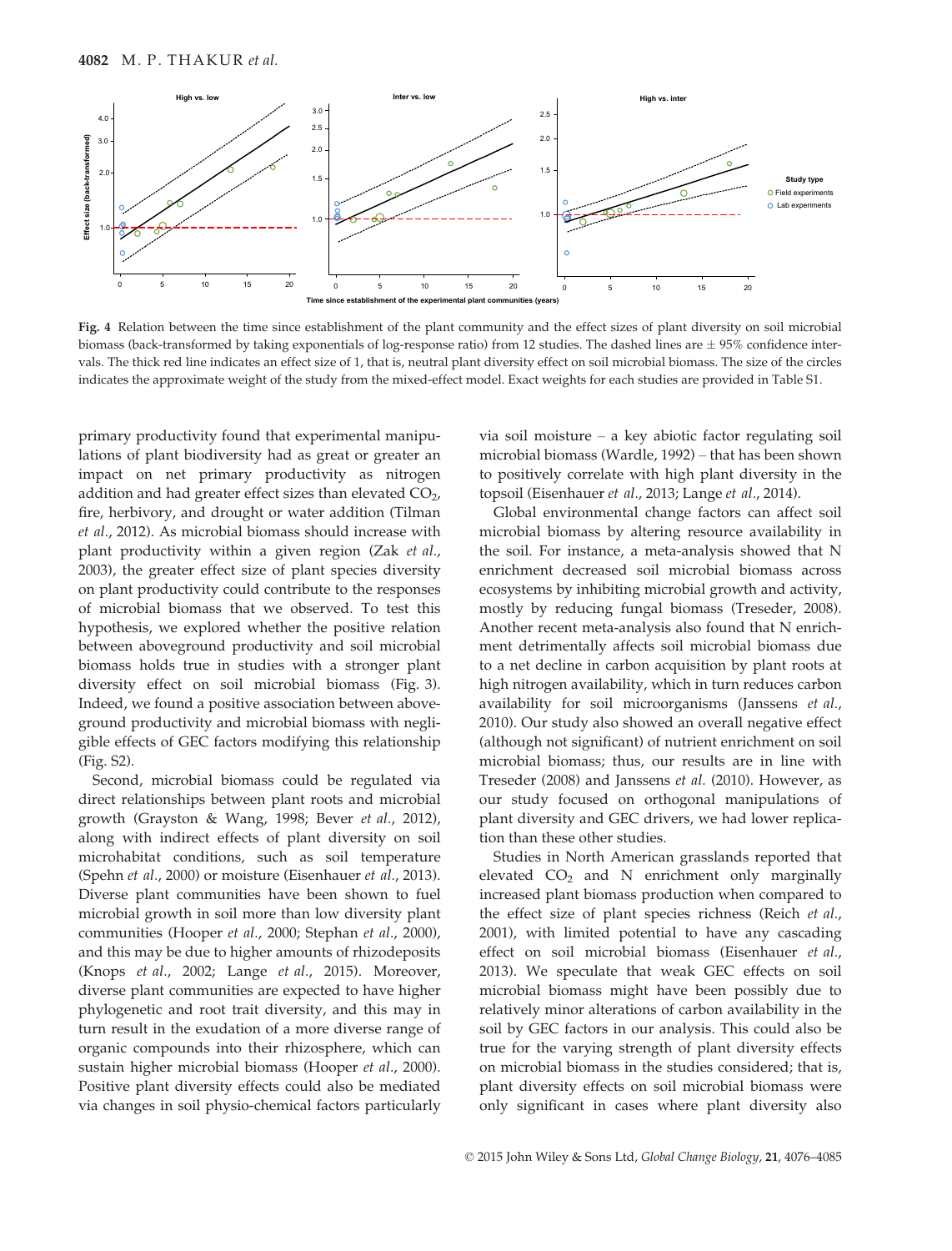increased soil carbon concentrations (Eisenhauer et al., 2010). In addition, recent studies have shown that soil moisture and plant-derived organic matter inputs controlled soil microbial biomass and activities (Lange et al., 2014, 2015).

Our results on drought showed a negative effect on soil microbial biomass, which is consistent with the idea that soil moisture is an important regulator of soil microbial communities (Wardle, 1992; Serna-Chavez et al., 2013). Drought can affect microbial physiology even in the short term, while population and community level responses, which would be manifested in the microbial biomass, can be less pronounced (Schimel et al., 2007). This could explain the relatively weak effect of drought on microbial biomass (all drought studies ran for <2 years). Further, the drought treatments were typically applied for short periods of only weeks to months, while variations in plant diversity may influence soil moisture over longer periods of time, for example, throughout the whole growing season.

The effects of GEC factors on soil microbial biomass could also depend on how strongly they influence biotic interactions between soil microbial communities and plants (Rouifed et al., 2010; Bloor & Bardgett, 2012). GEC factors, such as drought, could intensify competition for nutrients between soil microorganisms and plants, if the microbial communities are poorly adapted to tolerate drought (Bloor & Bardgett, 2012), and diverse plant communities may be more efficient in their nutrient uptake (Hooper & Vitousek, 1998). Such a situation could cause an interactive effect between plant diversity and drought on microbial biomass (Bloor & Bardgett, 2012). The lack of interaction between GEC factors and plant diversity in our study indicates that microbial communities in high diversity plant communities were probably adapted to the manipulated GEC factors. However, this speculation needs further experimental investigation. Some GEC factors, such as drought, could also shift soil microbial community composition, for example, by altering the balance between aerobic and anaerobic microbial biomass (Fenner & Freeman, 2011). The latter is not represented by the substrate-induced respiration method used in the studies that entered our analysis, and so, it is possible that such changes went undetected. Future studies are required to investigate possible functional shifts in soil microbial communities in response to plant diversity and GEC factors and the implications of this for microbial biomass and soil carbon turnover.

Time since plant community establishment plays a crucial role for the effect of plant diversity on microbial biomass, with plant diversity effects often only becoming significant after a time lag of several years (Eisenhauer et al., 2010). This implies that positive associations between soil microbial biomass and diverse plant communities need time to develop due to the slow accumulation of plant-derived carbon resources in the soil over time (Eisenhauer et al., 2012; Kuzyakov & Xu, 2013). Additionally, root exudation, a major resource for soil microorganisms, peaks in grassland diversity experiments after several growing seasons (Harris, 2009). Species-rich plant communities increase complementary resource use with time (Cardinale et al., 2007), and this subsequently increases plant diversity effects on both shoot and root biomass (Reich et al., 2012). Increases in shoot and root biomass, in turn, provide higher resource availability for soil microorganisms, which is likely to increase soil microbial biomass (Spehn et al., 2000; Zak et al., 2000).

Our study highlights the importance of plant diversity as a key driver of soil microbial biomass, with particularly strong effects in long-term field experiments. As those long-term studies provide a more realistic picture of the significance of plant diversity effects (Eisenhauer et al., 2012; Reich et al., 2012), we expect changes in plant diversity to have important implications for soil carbon dynamics (Lange et al., 2015). Although caution must be taken when transferring results of plant diversity experiments to relationships in natural communities, there is some evidence that relationships between plant diversity and soil microbial biomass also are significantly positive in plant removal experiments (Wardle et al., 1999) and in natural plant diversity gradients (Eisenhauer et al., 2011), thus implying that our results have significant implications for local changes in plant diversity in natural settings. As biodiversity is projected to decline in response to GEC factors (Isbell et al., 2013), we also expect indirect effects of GEC on soil microbial biomass via alterations in plant diversity. Although plant diversity may not buffer effects of other GEC factors, it needs to be maintained to maximize soil microbial biomass, due to its importance in the regulation of soil functions, including soil carbon sequestration.

#### Acknowledgements

We would like to thank Julia Koricheva and Dylan Craven for providing suggestions on the data analyses. MPT and NE acknowledge funding by the German Research Foundation (DFG) in the frame of the Emmy Noether research group (Ei 862/2) and the German Centre for Integrative Biodiversity Research (iDiv) Halle-Jena-Leipzig, funded by the German Research Foundation (FZT 118). Bad Lauchstädt Experiment acknowledges the funding by the DFG (RO2397/4). The Jena Experiment is funded by the DFG (FOR 1451) with additional support from the Max Planck Society and the University of Jena.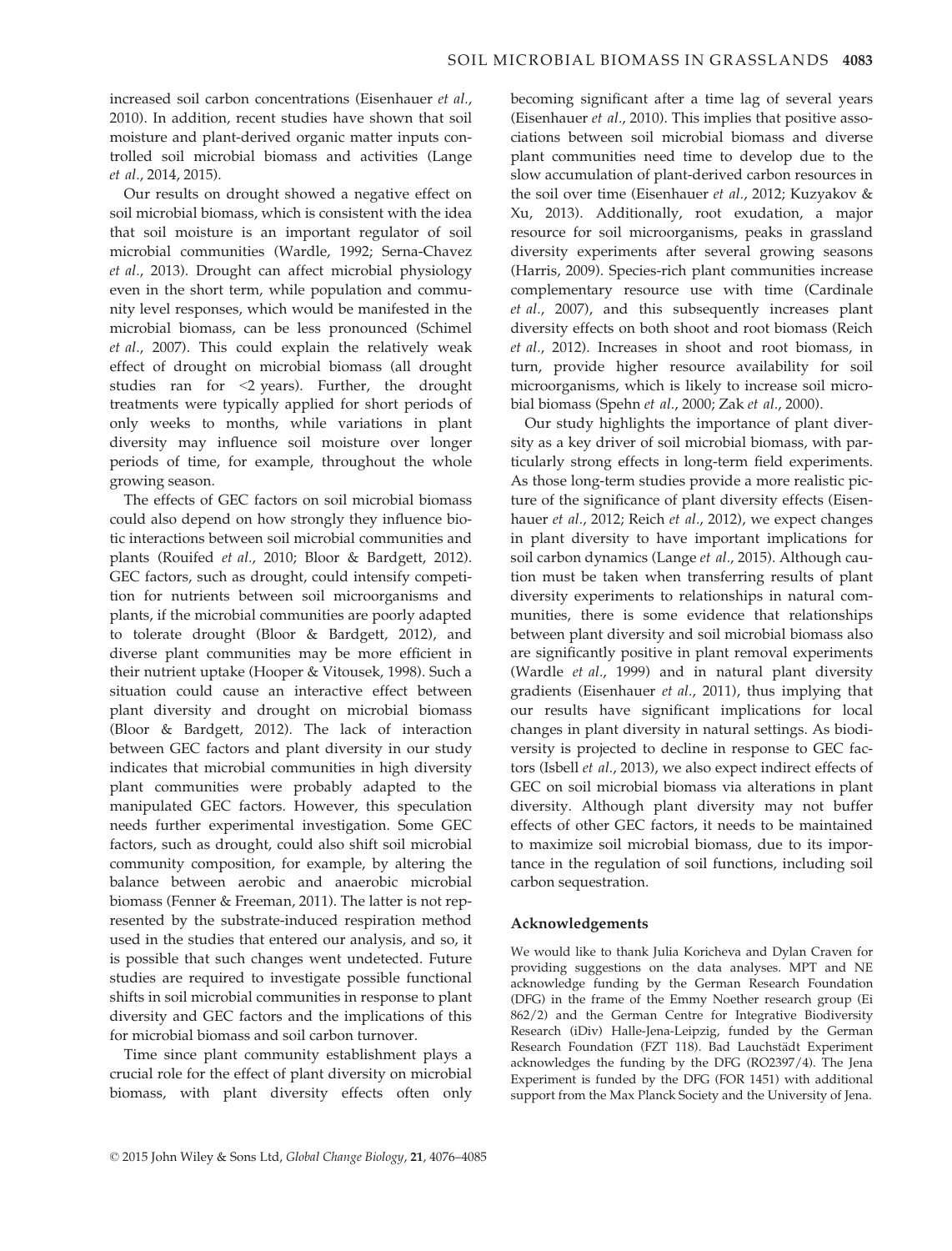#### 4084 M. P. THAKUR et al.

#### References

- Bardgett RD, Freeman C, Ostle NJ (2008) Microbial contributions to climate change through carbon cycle feedbacks. The ISME Journal, 2, 805–814.
- Bates D, Maechler M, Bolker BM, Walker S (2013) Lme4: Linear Mixed-Effects Models Using S4 Classes. R package version 1.3-11, [http://cran.r-project.org/web/](http://cran.r-project.org/web/packages/lme4/index.html) [packages/lme4/index.html](http://cran.r-project.org/web/packages/lme4/index.html) (accessed 11 February 2015).
- Bever JD, Platt TG, Morton ER (2012) Microbial population and community dynamics on plant roots and their feedbacks on plant communities. Annual Review of Microbiology, 66, 265–283.
- Blankinship JC, Niklaus PA, Hungate BA (2011) A meta-analysis of responses of soil biota to global change. Oecologia, 165, 553–565.
- Bloor JMG, Bardgett RD (2012) Stability of above-ground and below-ground processes to extreme drought in model grassland ecosystems: Interactions with plant species diversity and soil nitrogen availability. Perspectives in Plant Ecology, Evolution and Systematics, 14, 193-204.
- Canty A, Ripley B (2014) Boot: Bootstrap R (S-Plus) Functions. R Package version 1.3- 11,<http://cran.r-project.org/web/packages/boot/index.html> (accessed 11 February 2015).
- Cardinale BJ, Wright JP, Cadotte MW et al. (2007) Impacts of plant diversity on biomass production increase through time because of species complementarity. Proceedings of the National Academy of Sciences of the United States of America, 104, 18123–18128.
- Ciais P, Soussana JF, Vuichard N et al. (2010) The greenhouse gas balance of European grasslands. Biogeosciences Discussions, 7, 5997–6050.
- Cleveland CC, Liptzin D (2007) C:N: P stoichiometry in soil: is there a "Redfield ratio" for the microbial biomass? Biogeochemistry, 85, 235–252.
- Edwards CA, Bohlen PJ (1996) Biology and Ecology of Earthworms (3rd edn). Chapman & Hall, London.
- Eisenhauer N, Bessler H, Engels C et al. (2010) Plant diversity effects on soil microorganisms support the singular hypothesis. Ecology, 91, 485–496.
- Eisenhauer N, Yee K, Johnson E, Maraun M, Parkinson D, Straube D, Scheu S (2011) Positive relationship between herbaceous layer diversity and the performance of soil biota in a temperate forest. Soil Biology and Biochemistry, 43, 462–465.
- Eisenhauer N, Reich PB, Scheu S (2012) Increasing plant diversity effects on productivity with time due to delayed soil biota effects on plants. Basic and Applied Ecology, 13, 571–578.
- Eisenhauer N, Dobies T, Cesarz S, Hobbie SE, Meyer RJ, Worm K, Reich PB (2013) Plant diversity effects on soil food webs are stronger than those of elevated CO<sub>2</sub> and N deposition in a long-term grassland experiment. Proceedings of the National Academy of Sciences of the United States of America, 110, 6889–6994.
- Fenner N, Freeman C (2011) Drought-induced carbon loss in peatlands. Nature Geoscience, 4, 895–900.
- Field CB, Barros VR, Mach KJ et al. (2014) Technical summary. In: Climate Change 2014: Impacts, Adaptation, and Vulnerability. Part A: Global and Sectoral Aspects. Contribution of Working Group II to the Fifth Assessment Report of the Intergovernmental Panel on Climate Change (eds Field CB, Barros VR, Dokken DJ, Mach KJ, Mastrandrea MD, Bilir TE, Chatterjee M, Ebi KL, Estrada YO, Genova RC, Girma B, Kissel ES, Levy AN, MacCracken S, Mastrandrea PR, White LL), pp. 35–94. Cambridge University Press, Cambridge, UK and New York, NY, USA.
- Fry EL, Manning P, Allen DGP, Hurst A, Everwand G, Rimmler M, Power SA (2013) Plant Functional Group Composition Modifies the Effects of Precipitation Change on Grassland Ecosystem Function. PLoS ONE, 8, e57027.
- Grayston S, Wang S (1998) Selective influence of plant species on microbial diversity in the rhizosphere. Soil Biology and Biochemistry, 30, 369–378.
- Griffiths R, Whiteley A, O'Donnell AG, Bailey M (2003) Influence of depth and sampling time on bacterial community structure in an upland grassland soil. FEMS Microbiology Ecology, 43, 35–43.
- Harris J (2009) Soil microbial communities and restoration ecology: facilitators or followers? Science, 325, 573–574.
- Hendrix PF, Callaham MA, Drake JM, Huang C-Y, James SW, Snyder BA, Zhang W (2008) Pandora's box contained bait: the global problem of introduced earthworms \*. Annual Review of Ecology, Evolution, and Systematics, 39, 593–613.
- Hooper D, Vitousek P (1998) Effects of plant composition and diversity on nutrient cycling. Ecological Monographs, 68, 121–149.
- Hooper DU, Bignell DE, Brown VK et al. (2000) Interactions between aboveground and belowground biodiversity in terrestrial ecosystems: patterns, mechanisms, and feedbacks. BioScience, 50, 1049–1061.
- Hurrell JW, Holland MM, Gent PR et al. (2013) The community earth system model: a framework for collaborative research. Bulletin of the American Meteorological Society, 94, 1339–1360.
- Isbell F, Reich PB, Tilman D, Hobbie SE, Polasky S, Binder S (2013) Nutrient enrichment, biodiversity loss, and consequent declines in ecosystem productivity. Proceedings of the National Academy of Sciences of the United States of America, 110, 11911–11916.
- Janssens IA, Dieleman W, Luyssaert S et al. (2010) Reduction of forest soil respiration in response to nitrogen deposition. Nature Geoscience, 3, 315–322.
- Knops J, Bradley K, Wedin D (2002) Mechanisms of plant species impacts on ecosystem nitrogen cycling. Ecology Letters, 5, 454–466.
- Kuzyakov Y, Xu X (2013) Competition between roots and microorganisms for nitrogen: mechanisms and ecological relevance. New Phytologist, 198, 656–669.
- Lange M, Habekost M, Eisenhauer N et al. (2014) Biotic and abiotic properties mediating plant diversity effects on soil microbial communities in an experimental grassland. PLoS ONE, 9, e96182.
- Lange M, Eisenhauer N, Sierra C et al. (2015) Plant diversity drives soil carbon storage by increased soil microbial activity. Nature Communications, 6, 6707.
- Manzoni S, Taylor P, Richter A, Porporato A, Agren GI (2012) Environmental and stoichiometric controls on microbial carbon-use efficiency in soils. The New Phytologist, 196, 79–91.
- Mengersen K, Schmid C, Jennions M, Gurevitch J (2013) Statistical models and approaches to inference. In: Handbook of Meta-Analysis in Ecology and Evolution (eds Koricheva J, Gurevitch J, Mengersen K), pp. 89–107. Princeton University Press, New Jersey, USA.
- Milcu A, Thebault E, Scheu S, Eisenhauer N (2010) Plant diversity enhances the reliability of belowground processes. Soil Biology and Biochemistry, 42, 2102–2110.
- Miltner A, Bombach P, Schmidt-Brücken B, Kästner M (2011) SOM genesis: microbial biomass as a significant source. Biogeochemistry, 111, 41–55.
- Pelosi C, Barot S, Capowiez Y, Hedde M, Vandenbulcke F (2013) Pesticides and earthworms. A review. Agronomy for Sustainable Development, 34, 199–228.
- R Core Team (2014) R: A Language and Environment for Statistical Computing. R Foundation for Statistical Computing, Vienna, Austria.
- Reich PB, Knops J, Tilman D et al. (2001) Plant diversity enhances ecosystem responses to elevated CO<sub>2</sub> and nitrogen deposition. Nature, 411, 809-812.
- Reich PB, Tilman D, Isbell F, Mueller K, Hobbie SE, Flynn DFB, Eisenhauer N (2012) Impacts of biodiversity loss escalate through time as redundancy fades. Science, 336, 589–592.
- Roscher C, Schumacher J, Baade J (2004) The role of biodiversity for element cycling and trophic interactions: an experimental approach in a grassland community. Basic and Applied Ecology, 121, 107–121.
- Rouifed S, Handa IT, David J-F, Hättenschwiler S (2010) The importance of biotic factors in predicting global change effects on decomposition of temperate forest leaf litter. Oecologia, **163**, 247–256.
- Scheu S (1992) Automated measurement of the respiratory response of soil microcompartments: active microbial biomass in earthworm faeces. Soil Biology and Biochemistry, 24, 1–6.
- Schimel JP, Schaeffer SM (2012) Microbial control over carbon cycling in soil. Frontiers in Microbiology, 3, 1–11.
- Schimel J, Balser T, Wallenstein M (2007) Microbial stress-response physiology and its implications for ecosystem function. Ecology, 88, 1386–1394.
- Serna-Chavez HM, Fierer N, van Bodegom PM (2013) Global drivers and patterns of microbial abundance in soil. Global Ecology and Biogeography, 22, 1162–1172.
- Spehn E, Joshi J, Schmid B, Alphei J, Körner C (2000) Plant diversity effects on soil heterotrophic activity in experimental grassland ecosystems. Plant and Soil, 224, 217–230.
- Stephan A, Meyer A, Schmid B (2000) Plant diversity affects culturable soil bacteria in experimental grassland communities. Journal of Ecology, 88, 988–998.
- Tilman D, Reich PPB, Isbell F (2012) Biodiversity impacts ecosystem productivity as much as resources, disturbance, or herbivory. Proceedings of the National Academy of Science of the United States of America, 109, 10394–10397.
- Treseder KK (2008) Nitrogen additions and microbial biomass: a meta-analysis of ecosystem studies. Ecology Letters, 11, 1111–1120.
- Trumper K, Bertzky B, Dickson M, van der Heijden MGA, Jenkins M, Manning P (2009) The Natural fix?. The role of ecosystems in climate mitigation, Cambridge, UK, United Nations Environment Programme.
- Tylianakis JM, Didham RK, Bascompte J, Wardle DA (2008) Global change and species interactions in terrestrial ecosystems. Ecology Letters, 11, 1351–1363.
- Viechtbauer W (2005) Bias and efficiency of meta-analytic variance estimators in the random-effects model. Journal of Educational and Behavioral Statistics, 30, 261– 293.
- Viechtbauer W (2010) Conducting meta-analyses in R with the metafor package. Journal of Statistical Software, 36, 1–48.
- Vitousek PM, Mooney HA, Lubchenco J, Melillo JM (1997) Human domination of Earth's ecosystems. Science, 277, 494–499.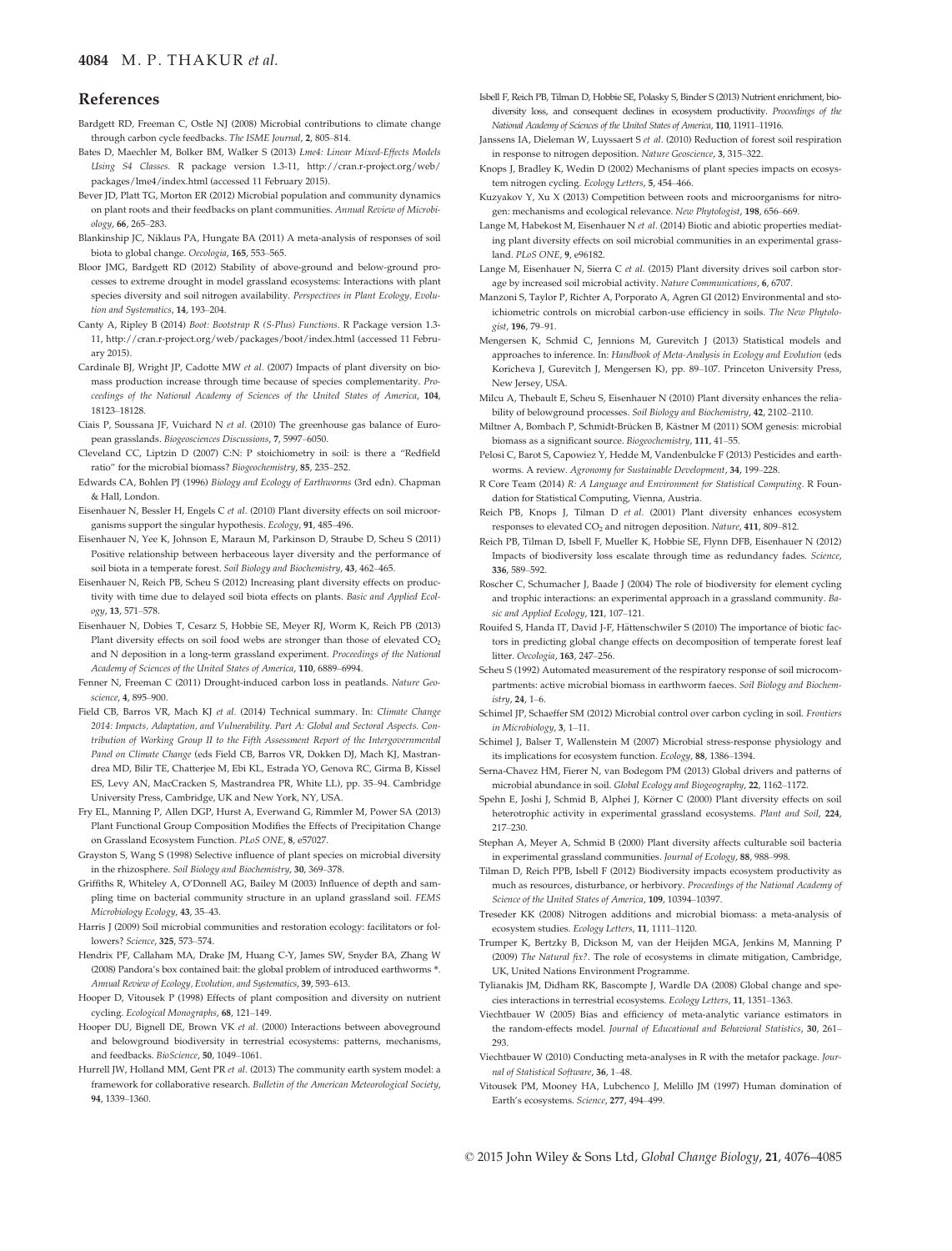- Vogel A, Eisenhauer N, Weigelt A, Scherer-Lorenzen M (2013) Plant diversity does not buffer drought effects on early-stage litter mass loss rates and microbial properties. Global Change Biology, 19, 2795–2803.
- Wardle D (1992) A comparative assessment of factors which influence microbial biomass carbon and nitrogen levels in soil. Biological Review, 67, 321–358.
- Wardle DA, Bonner KI, Barker GM et al. (1999) Plant removals in Perennial Grassland : vegetation dynamics, decomposers, soil biodiversity, and ecosystem properties. Ecological Monographs, 69, 535–568.
- Whittaker R, Likens E (1975) The Biosphere and Man. In: Primary Productivity of the Biosphere, Ecological Studies No. 14 (eds Lieth H, Whittaker R), p. 306. Springer-Verlag, Berlin.
- Wieder WR, Bonan GB, Allison SD (2013) Global soil carbon projections are improved by modelling microbial processes. Nature Climate Change, 3, 1–4.
- Yao H, He Z, Wilson M, Campbell C (2000) Microbial biomass and community structure in a sequence of soils with increasing fertility and changing land use. Microbial Ecology, 40, 223–237.
- Zak DR, Pregitzer K, King J, Holmes W (2000) Elevated atmospheric  $CO<sub>2</sub>$ , fine roots and the response of soil microorganisms: a review and hypothesis. New Phytologist, 147, 201–222.
- Zak DR, Holmes WE, White DC, Peacock AD, Tilman D (2003) Plant diversity, soil microbial communities, and ecosystem function: are there any links? Ecology, 84, 2042–2050.
- Zhang W, Parker KM, Luo Y, Wan S, Wallace LL, Hu S (2005) Soil microbial responses to experimental warming and clipping in a tallgrass prairie. Global Change Biology, 11, 266–277.

#### Supporting Information

Additional Supporting Information may be found in the online version of this article:

Appendix S1. Microbial biomass measurement using  $O<sub>2</sub>$  device.

Figure S1. Plant species richness within 10 cm diameter from 8 – and 16 – species mixture plots of the Jena Experiment.

Table S1. Weight of the studies from the random mixed-effect model (duration of plant community establishment as a covariate, see methods) for high vs. low, inter vs. low and high vs. inter plant diversity effect size calculation.

Table S2. Slopes for the main effects of plant diversity and global environmental change (GEC) factors on microbial biomass carbon (log-transformed) from the linear mixed and mixed-effect (those with a randomized block design) models (two-way interactions) from 12 studies. Significant slopes (p-value<0.05) are given in bold.

Figure S2. Relation between plant shoot biomass and soil microbial biomass shown for three global environmental change factors in low, intermediate, and high plant diversity.

Table S3. Effect size (log response ratio) and confidence intervals (CI) of global environmental change (GEC) factors on soil microbial biomass carbon.

Table S4. Effect size (log response ratio) and confidence intervals (CI) of plant diversity effects on soil microbial biomass carbon for three diversity effect comparisons (high vs. low, intermediate vs. low, and high vs. intermediate). Appendix S2. References.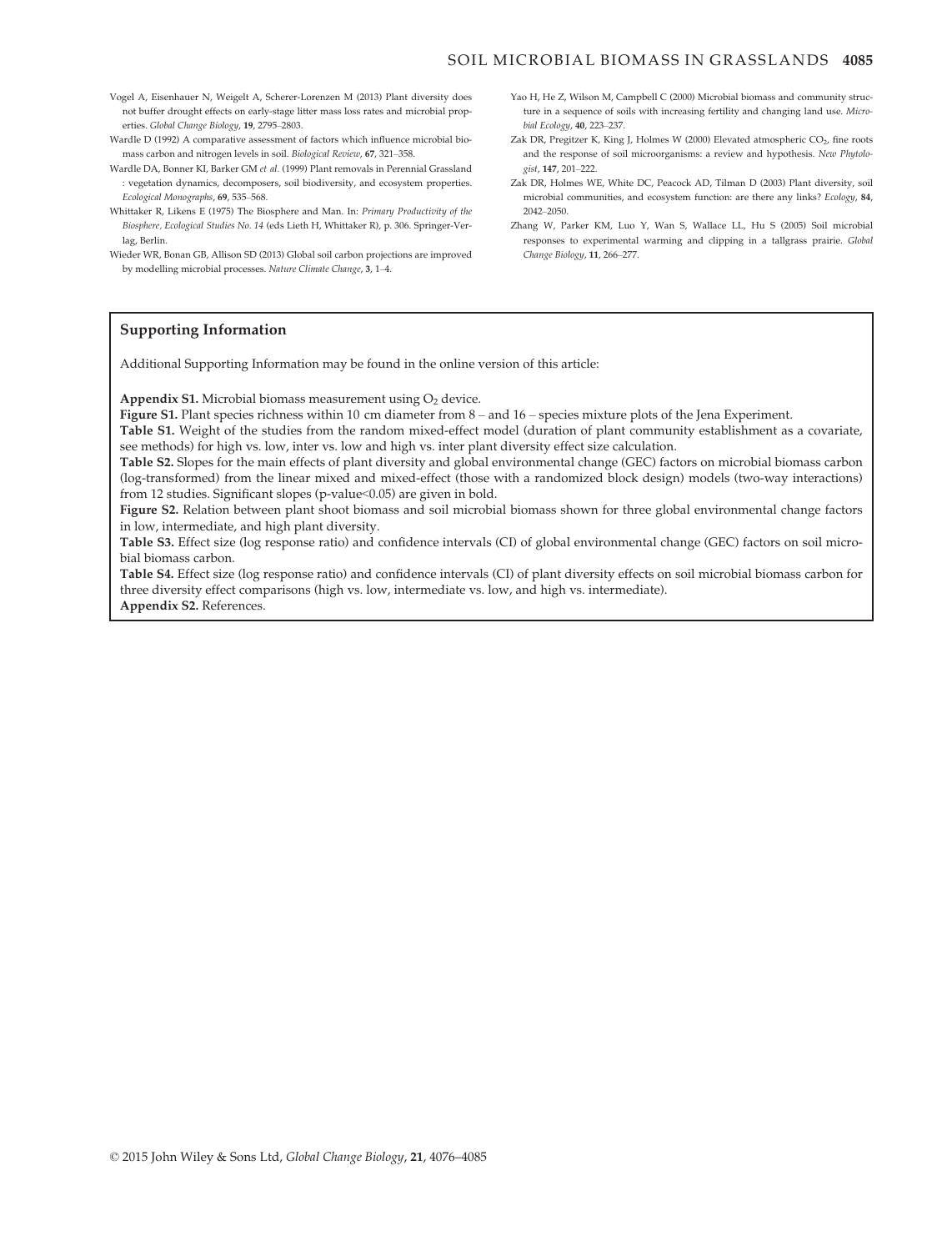## **Supplementary Information**

# **Plant diversity drives soil microbial biomass carbon in grasslands irrespective of global environmental change factors**

Madhav Prakash Thakur<sup>1,2,\*</sup>, Alexandru Milcu<sup>3,4</sup>, Pete Manning<sup>5</sup>, Pascal A. Niklaus<sup>6</sup>, Christiane Roscher<sup>7</sup>, Sally Power<sup>8, 9</sup>, Peter B. Reich<sup>9, 10</sup>, Stefan Scheu<sup>11</sup>, David Tilman<sup>12</sup>, Fuxun Ai<sup>13</sup>, Hongyan Guo<sup>13</sup>, Rong Ji<sup>13</sup>, Sarah Pierce <sup>8</sup>, Nathaly Guerrero Ramirez<sup>1,2</sup>, Annabell Nicola Richter<sup>14</sup>, Katja Steinauer<sup>1,2</sup>, Tanja Strecker<sup>11</sup>, Anja Vogel<sup>14</sup>, Nico Eisenhauer<sup>1,2</sup>

\*Corresponding author [\(madhav.thakur@idiv.de\)](mailto:madhav.thakur@idiv.de)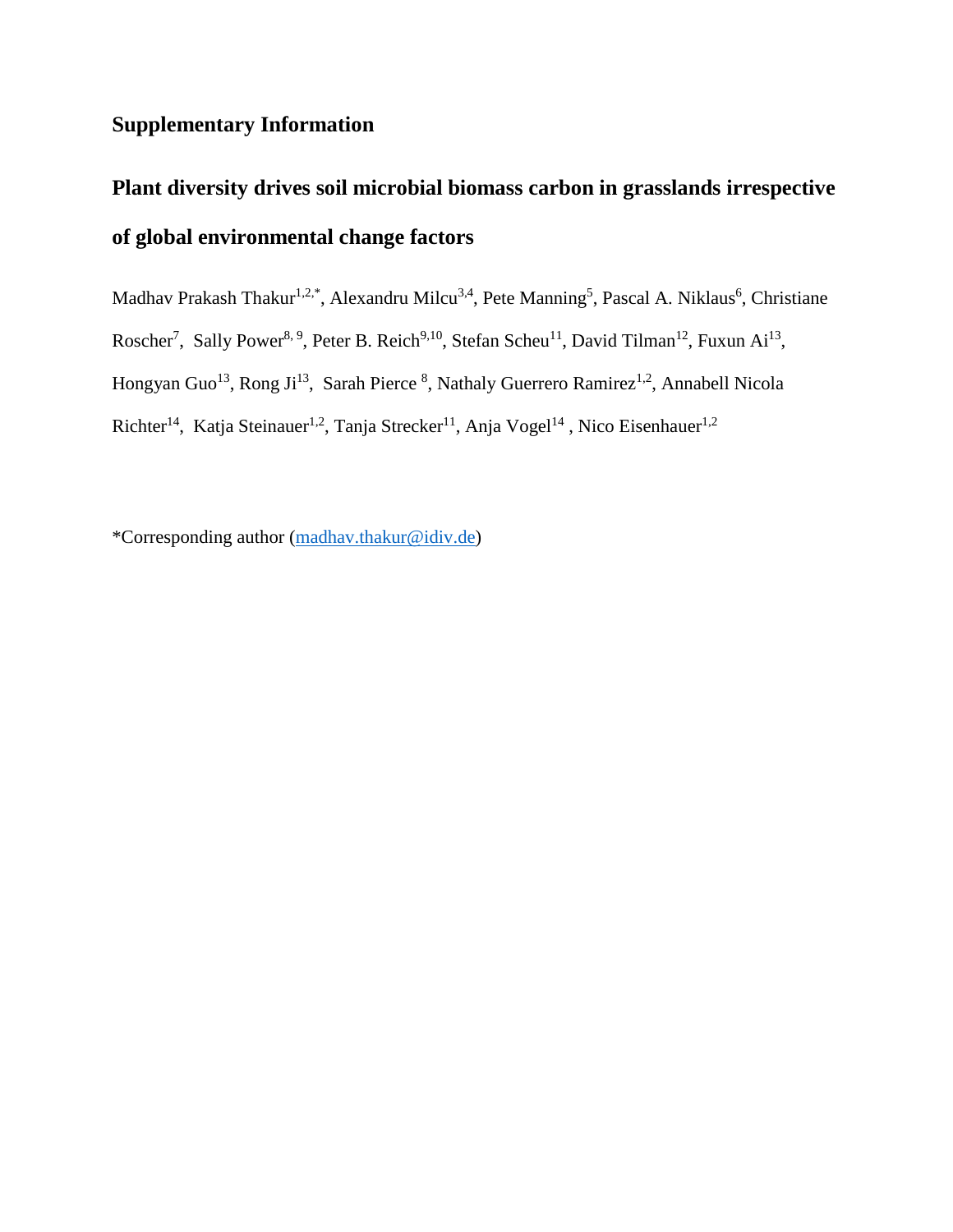### Appendix S1. Microbial biomass measurement using O<sub>2</sub> device

All the studies included in our synthesis measured the biologically active microbial biomass carbon using an automated  $O<sub>2</sub>$  uptake method that involves addition of glucose as a carbon substrate. The details of the method are provided in Scheu (1992). Briefly, soil samples were sieved using a 2 mm sieve prior to the measurement. About 5 g of the sieved soil was added to an automated electrolytic microrespirometer, which were submersed in a water bath to maintain constant temperature (the standard temperature is ~20°C). Glucose was added as a substrate for microorganisms at a concentration of 4 mg/g dry mass dissolved in 400 µL deionized water. After the addition of glucose solution, the microbial respiratory response was recorded at hourly intervals using a computer. The mean of the lowest three readings from the first 10 h is considered as maximum initial respiratory response (MIRR;  $\mu$ L O<sub>2</sub>.h<sup>-1</sup>.g soil dry mass <sup>-1</sup>), which was multiplied with a correction factor of 38 to estimate microbial biomass C (Beck *et al.*, 1997).

Beck T, Joergensen R, Kandeler E, Makeschin F, Nuss E, Oberholzer HR, Scheu S (1997) An inter-laboratory comparison of ten different ways of measuring soil microbial biomass C. *Soil Biology and Biochemistry*, **29**, 1023–1032.

Scheu S (1992) Automated measurement of the respiratory response of soil microcompartments: active microbial biomass in earthworm faeces. *Soil Biology and Biochemistry*, **24**, 1–6.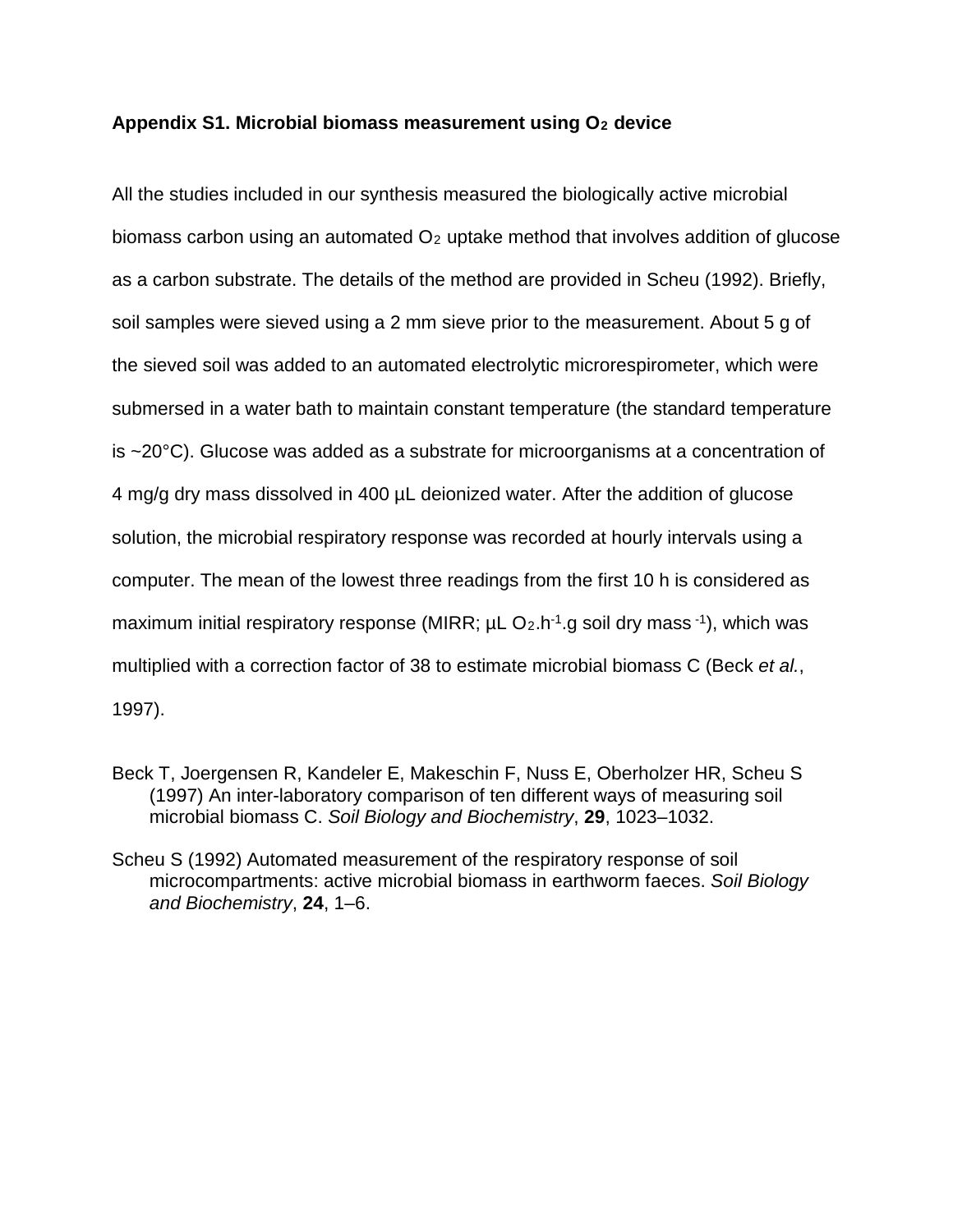

**Figure S1.** Plant species richness within 10 cm diameter from 8 – and 16 – species mixture plots of the Jena Experiment.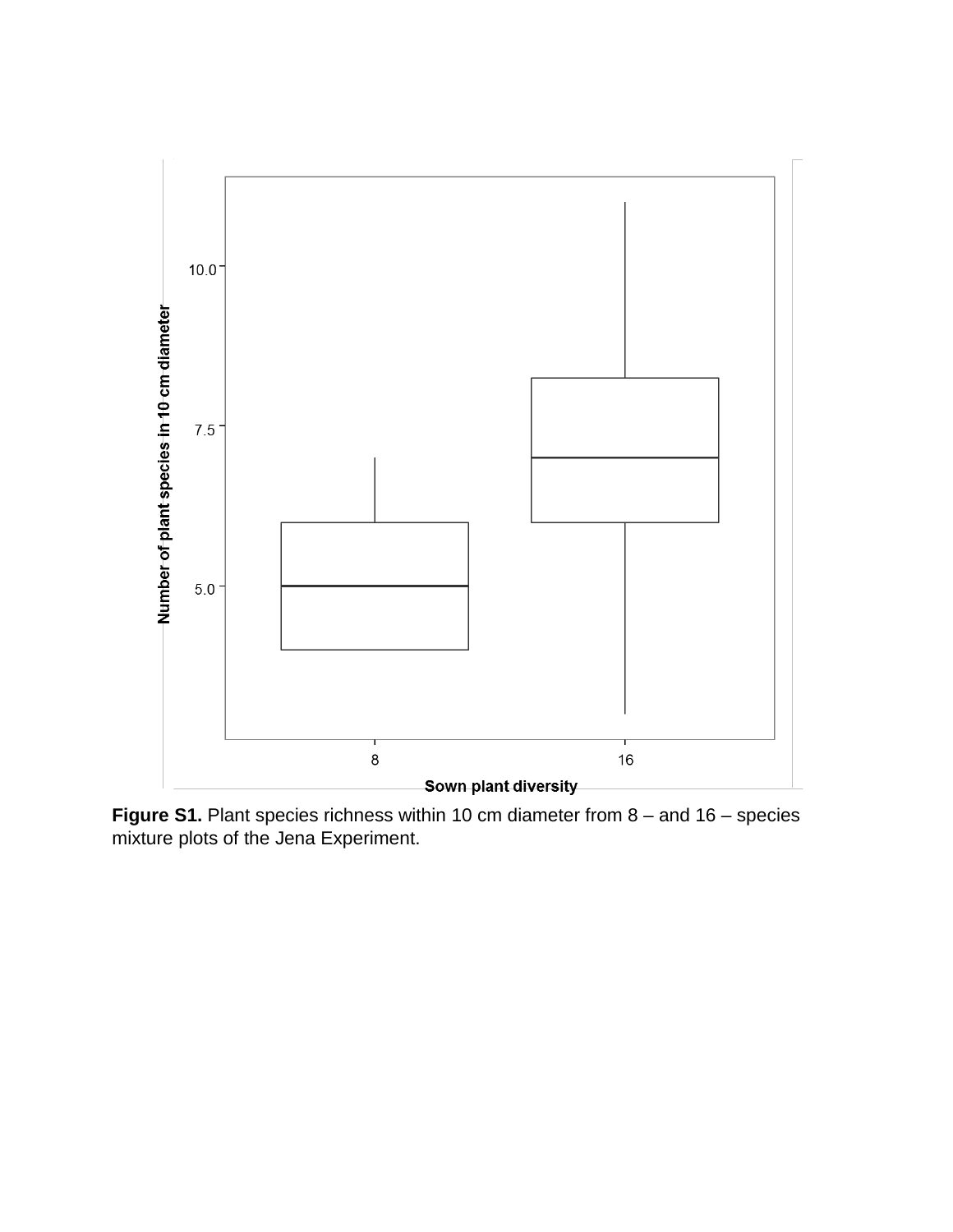| Study                  | High vs. low plant<br>diversity | Inter vs. low plant<br>diversity | High vs. inter plant<br>diversity |
|------------------------|---------------------------------|----------------------------------|-----------------------------------|
|                        | Weight (%)                      | Weight (%)                       | Weight (%)                        |
| Eisenhauer et al. 2012 | 0.93                            | 1.00                             | 0.71                              |
| Eisenhauer et al. 2013 | 6.98                            | 5.60                             | 6.14                              |
| Ai et al. Unpubl.      | 1.11                            | 3.14                             | 1.07                              |
| Milcu et al. 2006      | 19.51                           | 16.16                            | 22.55                             |
| Milcu et al. 2011      | 18.52                           | 14.15                            | 20.24                             |
| Niklaus et al. 2003    | 24.63                           | 25.58                            | 22.74                             |
| Ramirez et al. Unpubl. | 1.95                            | 3.84                             | 2.05                              |
| Roscher et al. Unpubl. | 10.43                           | 14.34                            | 11.12                             |
| Steinauer et al. 2014  | 2.47                            | 1.92                             | 1.95                              |
| Strecker et al. 2015   | 2.64                            | 4.71                             | 2.91                              |
| Thakur et al. Unpubl.  | 2.64                            | 5.26                             | 3.19                              |
| Vogel et al. 2013      | 8.19                            | 4.31                             | 5.33                              |

**Table S1.** Weight of the studies from the random mixed-effect model (duration of plant community establishment as a covariate, see methods) for high vs. low, inter vs. low and high vs. inter plant diversity effect size calculation. The corresponding effect sizes are provided in the supplementary information 3. Weights are estimated as % based on the sum of the study variances together with the estimated random-effect variances.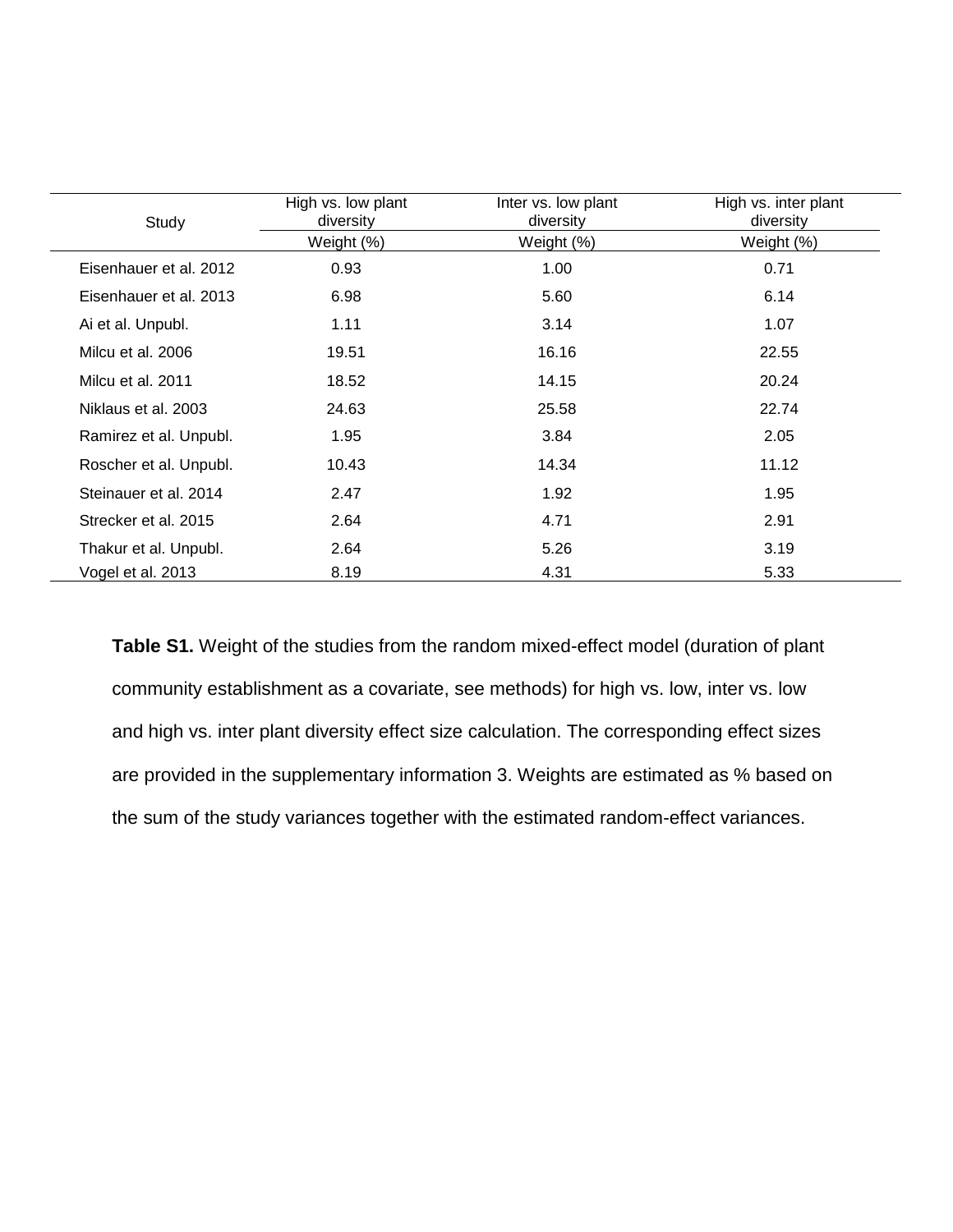| Study                  | Type of experiment | Plant diversity |         | <b>GEC</b> factors | <b>GEC</b> factors |         |
|------------------------|--------------------|-----------------|---------|--------------------|--------------------|---------|
|                        |                    | Slope           | p-value |                    | Slope              | p-value |
| Eisenhauer et al. 2012 | Lab                | $-0.110$        | < 0.01  | Earthworm          | 0.063              | 0.85    |
| Eisenhauer et al. 2013 | Field              | 0.092           | < 0.01  | CO <sub>2</sub>    | $-0.070$           | 0.93    |
| Eisenhauer et al. 2013 | Field              | 0.110           | < 0.01  | Nutrient           | 0.009              | 0.99    |
| Ai et al. Unpubl.      | Lab                | $-0.040$        | 0.91    | CO <sub>2</sub>    | $-0.250$           | < 0.05  |
| Milcu et al. 2006      | Lab                | 0.003           | 0.19    | <b>Earthworm</b>   | $-0.087$           | < 0.05  |
| Milcu et al. 2011      | Lab                | 0.004           | 0.14    | CO <sub>2</sub>    | 0.022              | 0.14    |
| Milcu et al. 2011      | Lab                | 0.009           | 0.14    | Earthworm          | 0.015              | 0.72    |
| Ramirez et al. Unpubl. | Lab                | 0.06            | 0.22    | Drought            | $-0.07$            | 0.36    |
| Niklaus et al. 2003    | Field              | 0.011           | 0.87    | CO <sub>2</sub>    | 0.049              | 0.50    |
| Roscher et al. Unpubl. | Field              | $-0.023$        | 0.06    | <b>Nutrient</b>    | $-0.053$           | <0.05   |
| Steinauer et al. 2015  | Field              | 0.020           | < 0.01  | Warming            | $-0.010$           | 0.87    |
| Strecker et al. 2015   | Field              | 0.005           | 0.08    | Nutrient           | $-0.057$           | 0.91    |
| Thakur et al. Unpubl.  | Field              | $-0.007$        | 0.6     | Drought            | 0.030              | 0.91    |
| Vogel et al. 2013      | Field              | 0.019           | < 0.05  | Drought            | 0.059              | 0.06    |

**Table S2.** Slopes for the main effects of plant diversity and global environmental change (GEC) factors on microbial biomass carbon (log-transformed) from the linear mixed and mixed-effect (those with a randomized block design) models (two-way interactions) from 12 studies. Significant slopes (p-value<0.05) are given in bold.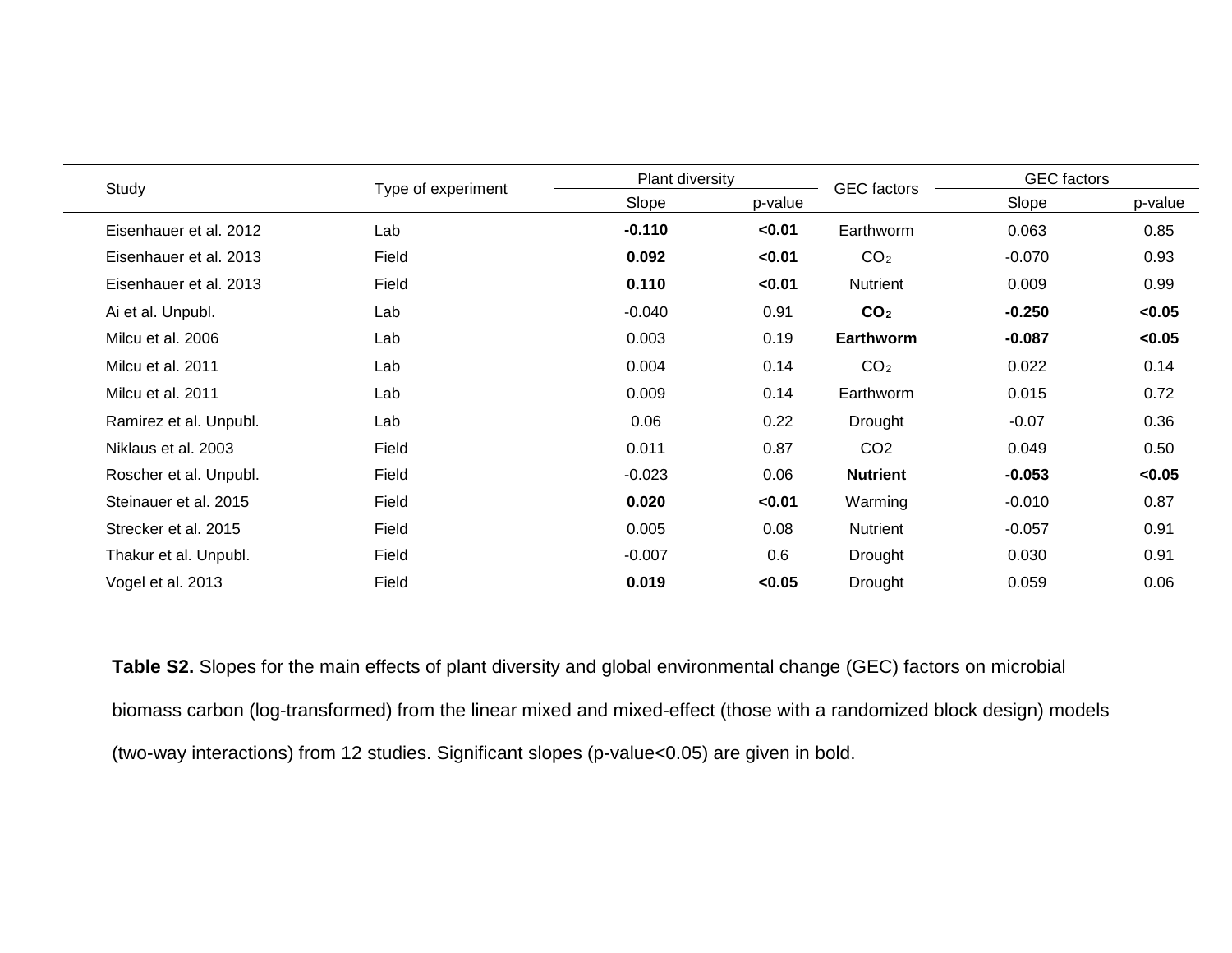

Plant shoot biomass (g/m<sup>2</sup>)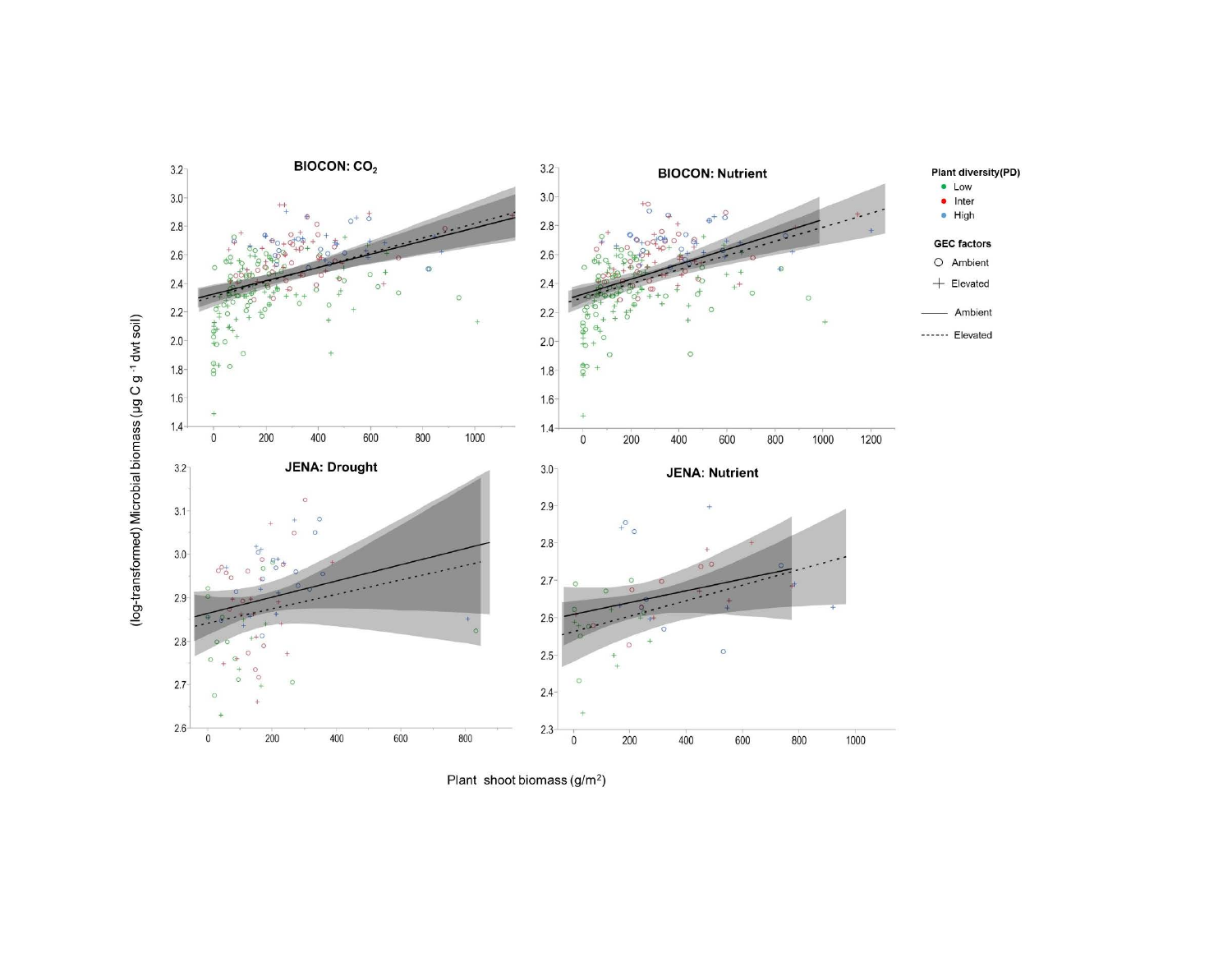**Figure S2.** Relation between plant shoot biomass and soil microbial biomass shown for three global environmental change factors in low, intermediate, and high plant diversity. We show this relation from three studies incorporated in our meta-analysis: Eisenhauer et al. 2013 (BIOCON), Vogel et al. 2013 (JENA Drought), and Strecker et al. Unpubl. (JENA Nutrient). We found a significant positive relation between plant shoot biomass and microbial biomass from ANCOVA analyses with the model structure as Log (Microbial biomass) ~  $β_0 + β_1 *$  Shoot biomass +  $β_2 *$  GEC factor. We also assessed for multi-collinearity in the model and found all models to be valid (variance inflation factors<3). JENA (Drought): Shoot biomass (t-value=2.06, p-value=0.04), Drought (tvalue=  $-1.06$ , p=0.29); BIOCON (CO<sub>2</sub>): Shoot biomass (t-value=7.31, p-value<0.0001),  $CO<sub>2</sub>$  (t-value= -0.15, p=0.88); BIOCON (Nutrient): Shoot biomass (t-value=7.40, pvalue<0.0001), Nutrient (t-value= -1.06, p=0.28). JENA (Nutrient): Shoot biomass (tvalue=2.77, p-value<0.01), Nutrient (t-value= -1.01, p=0.31). The shaded region in the figure below are  $\pm$  95% confidence intervals.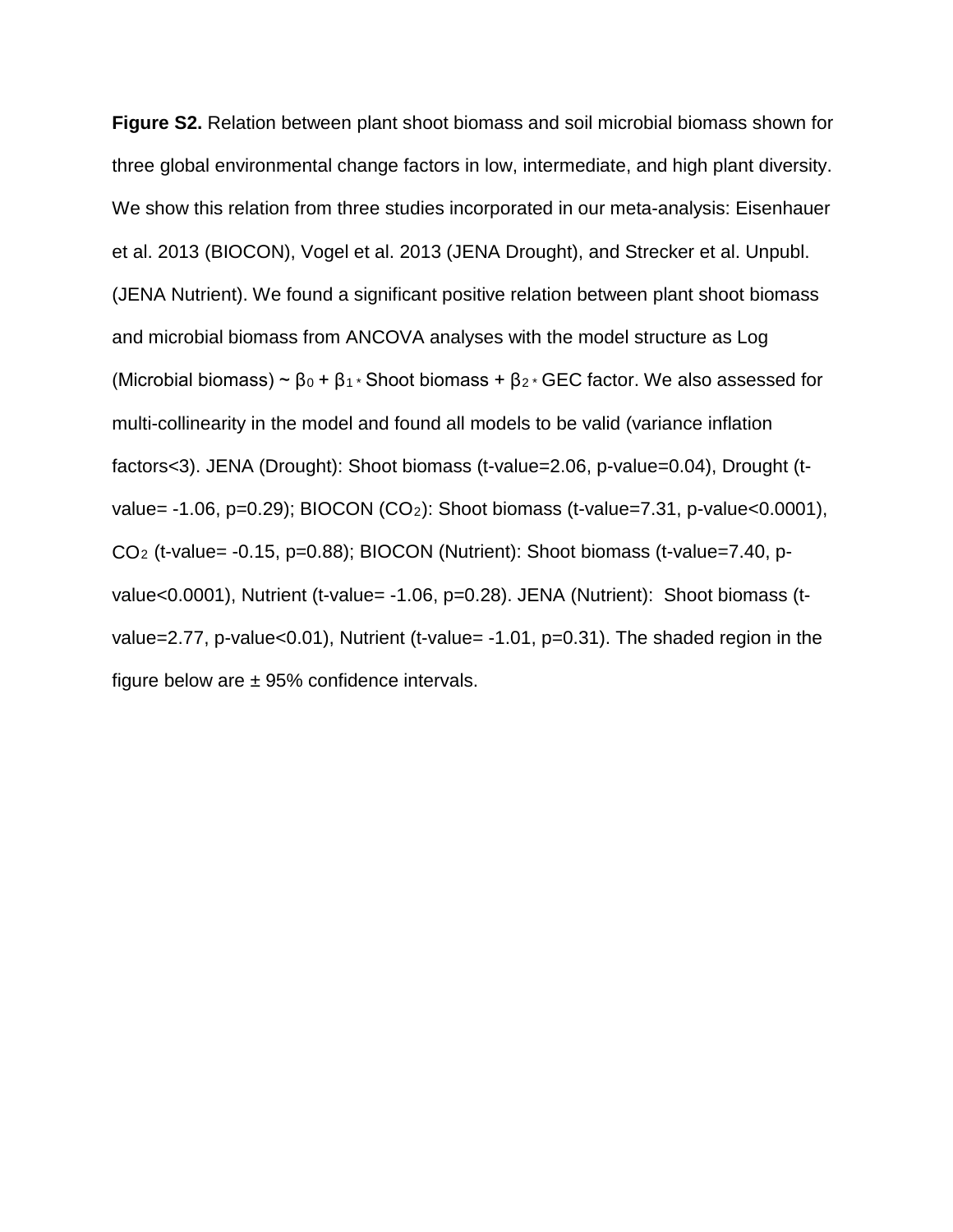| <b>Study</b>           | <b>GEC factors</b> | <b>Effect Size</b> | Low CI  | <b>High CI</b> |
|------------------------|--------------------|--------------------|---------|----------------|
| Eisenhauer et al. 2012 | Earthworm          | $-0.14$            | $-0.39$ | 0.11           |
| Eisenhauer et al. 2013 | CO <sub>2</sub>    | 0.04               | $-0.09$ | 0.18           |
| Eisenhauer et al. 2013 | Nutrient           | 0.01               | $-0.12$ | 0.15           |
| Ai et al. Unpubl.      | CO <sub>2</sub>    | $-0.18$            | $-0.3$  | $-0.06$        |
| Milcu et al. 2006      | <b>Earthworm</b>   | $-0.08$            | $-0.12$ | $-0.04$        |
| Milcu et al. 2011      | CO <sub>2</sub>    | 0.06               | 0.01    | 0.11           |
| Milcu et al. 2011      | Earthworm          | 0.01               | $-0.04$ | 0.06           |
| Niklaus et al. 2003    | CO <sub>2</sub>    | 0.01               | $-0.09$ | 0.11           |
| Ramirez et al. Unpubl. | <b>Drought</b>     | $-0.03$            | $-0.18$ | 0.12           |
| Roscher et al. Unpubl. | Nutrient           | $-0.05$            | $-0.11$ | 0.01           |
| Steinauer et al. 2015  | Warming            | 0.05               | $-0.2$  | 0.3            |
| Strecker et al. 2015   | Nutrient           | 0.01               | $-0.1$  | 0.11           |
| Thakur et al. Unpubl.  | Drought            | $-0.01$            | $-0.12$ | 0.1            |
| Vogel et al. 2013      | <b>Drought</b>     | $-0.05$            | $-0.13$ | 0.03           |

**Table S3.** Effect size (log response ratio) and confidence intervals (CI) of global environmental change (GEC) factors on soil microbial biomass carbon. Study with significant effect sizes (non-zero CIs) are given in bold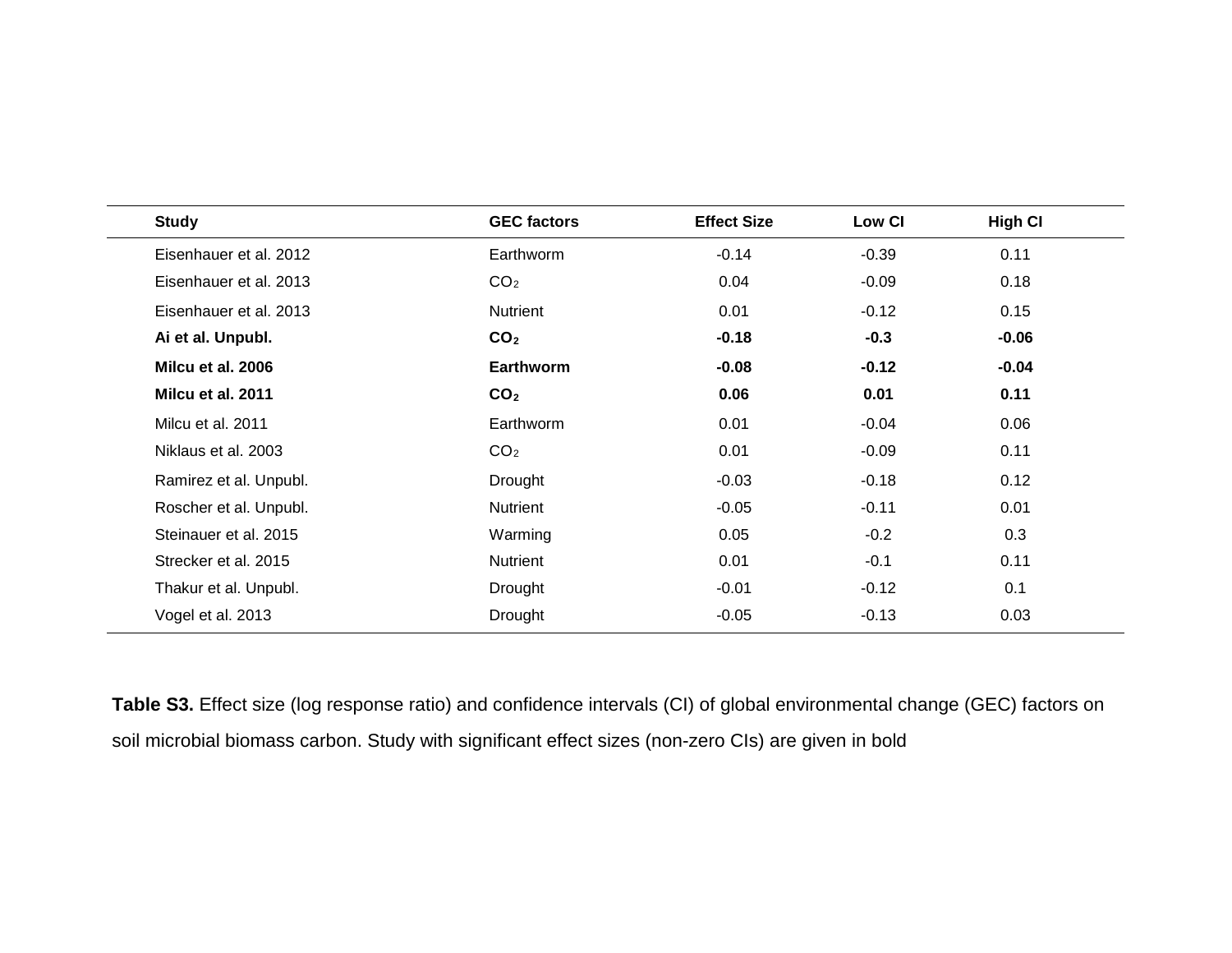| <b>Study</b>           | High vs. low plant diversity |         | Inter vs. low plant diversity |                    |         | High vs. inter plant diversity |                    |         |         |  |
|------------------------|------------------------------|---------|-------------------------------|--------------------|---------|--------------------------------|--------------------|---------|---------|--|
|                        | <b>Effect Size</b>           | Low CI  | High CI                       | <b>Effect Size</b> | Low CI  | High CI                        | <b>Effect Size</b> | Low CI  | High CI |  |
| Eisenhauer et al. 2012 | $-0.32$                      | $-0.64$ | $\mathbf 0$                   | 0.03               | $-0.25$ | 0.31                           | $-0.35$            | $-0.71$ | 0.01    |  |
| Eisenhauer et al. 2013 | 0.76                         | 0.64    | 0.87                          | 0.56               | 0.44    | 0.68                           | 0.2                | 0.08    | 0.32    |  |
| Ai et al. Unpubl.      | $-0.06$                      | $-0.35$ | 0.24                          | 0                  | $-0.15$ | 0.16                           | $-0.06$            | $-0.35$ | 0.23    |  |
| Milcu et al. 2006      | 0.02                         | $-0.03$ | 0.06                          | 0.02               | $-0.02$ | 0.07                           | $-0.01$            | $-0.05$ | 0.03    |  |
| Milcu et al. 2011      | 0.04                         | $-0.01$ | 0.1                           | 0.08               | 0.02    | 0.14                           | $-0.04$            | $-0.09$ | 0.02    |  |
| Niklaus et al. 2003    | 0.03                         | $-0.01$ | 0.06                          | 0.01               | $-0.02$ | 0.05                           | 0.01               | $-0.03$ | 0.06    |  |
| Ramirez et al. Unpubl. | 0.26                         | 0.04    | 0.48                          | 0.15               | 0.01    | 0.29                           | 0.10               | $-0.11$ | 0.31    |  |
| Roscher et al. Unpubl. | $-0.07$                      | $-0.16$ | 0.02                          | $-0.01$            | $-0.08$ | 0.06                           | $-0.06$            | $-0.15$ | 0.02    |  |
| Steinauer et al. 2014  | 0.78                         | 0.59    | 0.98                          | 0.31               | 0.11    | 0.52                           | 0.47               | 0.25    | 0.68    |  |
| Strecker et al. 2015   | 0.3                          | 0.11    | 0.49                          | 0.26               | 0.13    | 0.39                           | 0.04               | $-0.13$ | 0.22    |  |
| Thakur et al. Unpubl.  | $-0.05$                      | $-0.24$ | 0.14                          | 0                  | $-0.12$ | 0.12                           | 0.02               | $-0.15$ | 0.19    |  |
| Vogel et al. 2013      | 0.32                         | 0.22    | 0.43                          | 0.24               | 0.11    | 0.37                           | 0.08               | $-0.04$ | 0.21    |  |

**Table S4.** Effect size (log response ratio) and confidence intervals (CI) of plant diversity effects on soil microbial biomass carbon for three diversity effect comparisons (high vs. low, intermediate vs. low, and high vs. intermediate). The same data is visualized in figure 2 in the main text. Low CI indicates 2.5% and high CI indicate 97.5% confidence intervals. Significant effect sizes (non-zero CIs) are given in bold.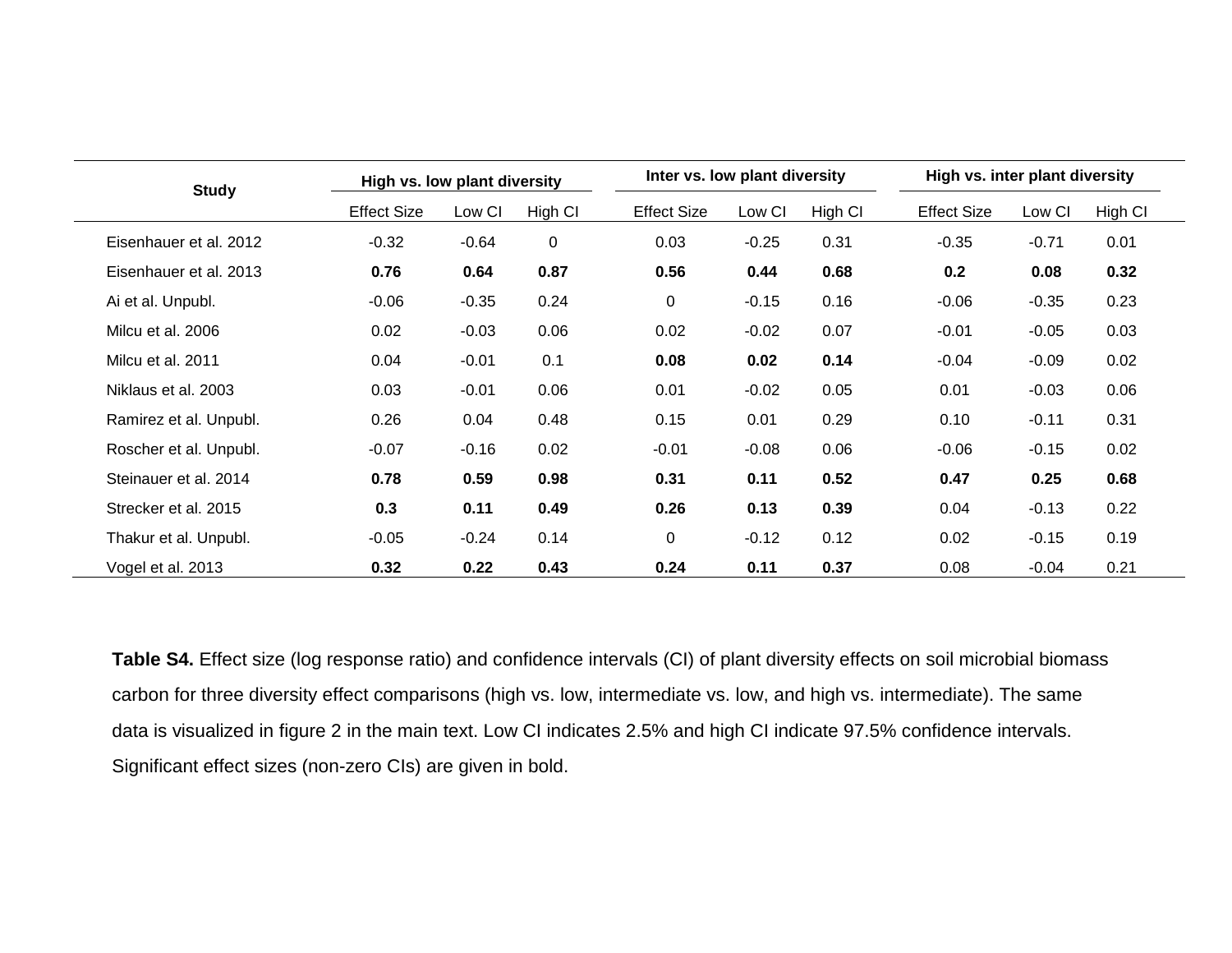## **Appendix S2. Full references of the published studies included in the analysis (also see table 1 in the main text)**

- Eisenhauer N, Reich PB, Isbell F (2012) Decomposer diversity and identity influence plant diversity effects on ecosystem functioning. *Ecology*, **93**, 2227–40.
- Eisenhauer N, Dobies T, Cesarz S, Hobbie SE, Meyer RJ, Worm K, Reich PB (2013) Plant diversity effects on soil food webs are stronger than those of elevated CO2 and N deposition in a long-term grassland experiment. *Proceedings of the National Academy of Sciences*, **110**, 6889–6994.
- Milcu A, Partsch S, Langel R, Scheu S (2006) The response of decomposers ( earthworms , springtails and microorganisms ) to variations in species and functional group diversity of plants. *Oikos*, **112**, 513–524.
- Milcu A, Paul S, Lukac M (2011) Belowground interactive effects of elevated CO2, plant diversity and earthworms in grassland microcosms. *Basic and Applied Ecology*, **12**, 600–608.
- Niklaus P, Alphei J, Kampichler C (2007) Interactive effects of plant species diversity and elevated CO2 on soil biota and nutrient cycling. *Ecology*, **88**, 3153–3163.
- Steinauer K, Tilman D, Wragg PD, Cesarz S, Cowles JM, Pritsch, K, Reich, PB, Weisser, WW, Eisenhauer, N (2015) *Plant diversity effects on soil microbial functions and enzymes are stronger than warming in a grassland experiment*. *Ecology*, **96**, 99-112
- Strecker T, Barnard RL, Niklaus P A., Scherer-Lorenzen M, Weigelt A, Scheu S, Eisenhauer N (2015) Effects of Plant Diversity, Functional Group Composition, and Fertilization on Soil Microbial Properties in Experimental Grassland. Plos One, 10, e0125678.